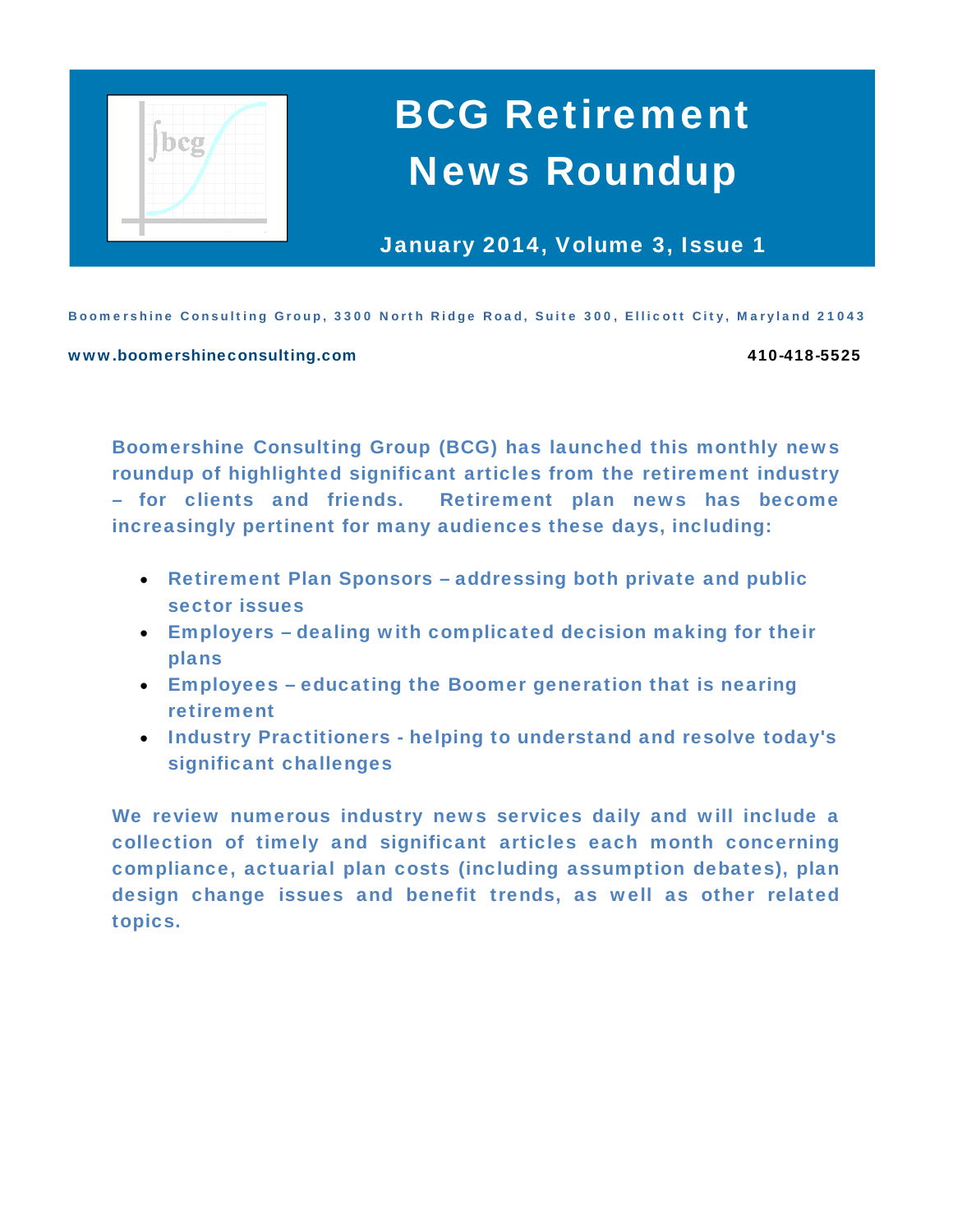| <b>INSIDE THIS ISSUE</b>                                                                   |
|--------------------------------------------------------------------------------------------|
| <b>Public Sector/Government Plans</b>                                                      |
| Detroit emergency manager opts to delay pension<br>freeze                                  |
| <b>United States: Courts Issue Public Pension</b><br><b>Decisions</b>                      |
| Flaws of adopting cost cutting in switching to DC<br>plans                                 |
| Pension Reforms Push Employees Out the Door in<br><b>Some States</b>                       |
| Where Do Taxpayers Have the Highest Total<br><b>Unfunded Pension Liability?</b>            |
| <b>Private Sector</b>                                                                      |
|                                                                                            |
| We no longer have a pension crisis (sort of)                                               |
| U.S. Pensions Enter 2014 in Best Shape in Years                                            |
| <b>Higher Discount Rates Will Help 2013 Pension</b><br><b>Disclosures and 2014 Expense</b> |
| Investment selection and monitoring-It's not<br>monkey business                            |
| <b>Bonds Captivate \$16 Trillion of Pensions</b>                                           |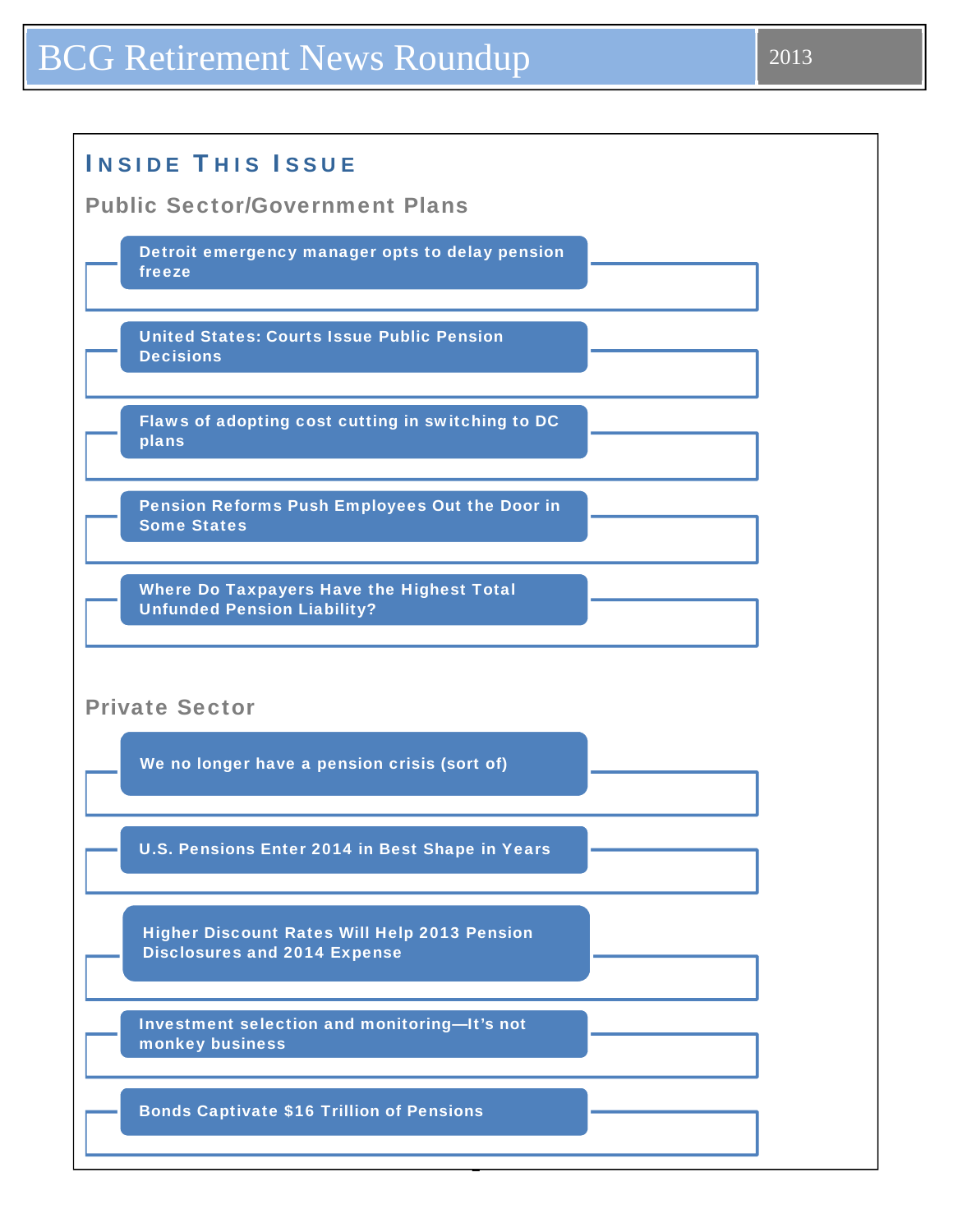# Public Sector/Government Plans

### <span id="page-2-0"></span>Detroit emergency manager opts to delay pension freeze

Detroit Emergency Manager Kevyn Orr on Monday delayed a move to freeze the pension fund for some of the city's workers just hours after the order became public, saying a delay would allow for mediation with the city's retirement funds to play out.

Orr had issued the order on Dec. 30, with an effective date the following day, but it did not come to light until Monday when pension officials criticized the move. The document was not posted on a web page where Orr's other executive orders have been since taking over Michigan's biggest city in March.

Despite the delay, Orr said he reserves the right to retroactively freeze the General Retirement Fund, which covers non-public safety workers, retroactive to Jan. 1 if mediation fails to produce an agreement on a \$3.5 billion unfunded pension liability the city "cannot afford to pay."

"The city remains in a financial emergency, and to the extent that mediation can assist in finding a way to improve services for all of its 700,000 residents, then it is worth continuing," Orr said in a statement.

He added that "an additional delay without the prospect of a mediated solution threatens to further erode essential services and public safety."

Earlier on Monday, a spokeswoman for Detroit's General Retirement System blasted Orr for ordering the pension freeze in the wake of mediation ordered by a U.S. Bankruptcy Court judge, who is overseeing the city's historic municipal bankruptcy filing.

"This is an outrageous and over-zealous action from the (emergency manager's) office," Tina Bassett, the spokeswoman, said in a statement. "Again the (emergency manager's) office demonstrates a lack of integrity and willingness to make a good faith effort when negotiating with our pension system."

The pension freeze called for closing the pension fund to any new or rehired employees and stopping benefit accruals for current workers. It also stopped worker contributions to the pension and annuity savings funds and ended cost-of-living adjustments for pension payments made to retirees.

As of Jan. 1, the order created a 401(k)-type defined contribution plan for affected workers.

Detroit's pension systems, made up of the general retirement and police and fire funds, are a major factor in the more than \$18 billion in debt and other obligations that led to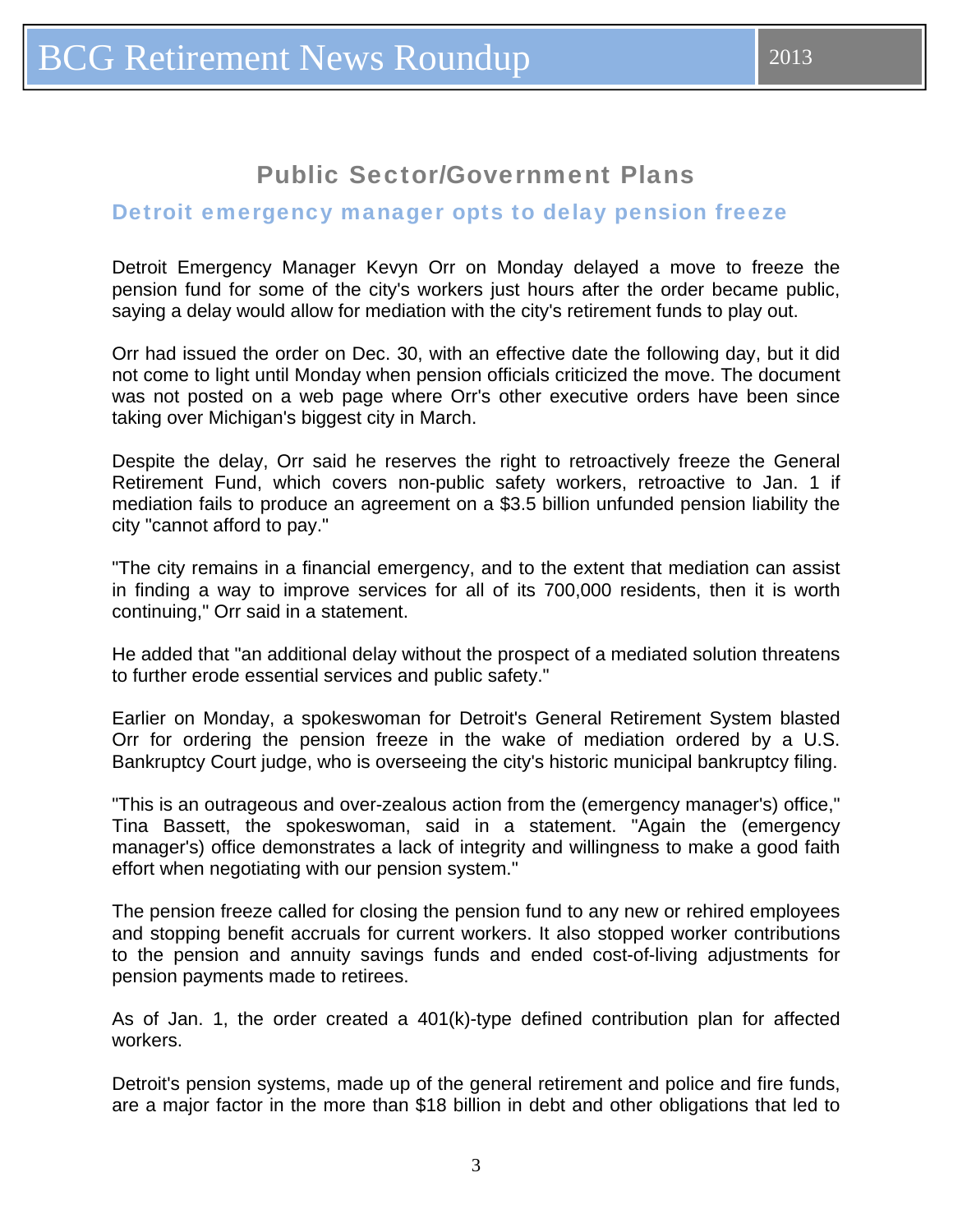<span id="page-3-0"></span>the city's historic municipal bankruptcy filing on July 18. Detroit has approximately 22,000 retirees who currently receive pensions, but only about 9,000 active employees supporting the funds, according to Orr's office.

The pension funds have filed an appeal with the U.S. Court of Appeals for the Sixth Circuit, hoping to overturn Judge Steven Rhodes' Dec. 3 ruling that the city was eligible for Chapter 9 municipal bankruptcy.

**© Reuters Mon Jan 6, 2014 6:28pm EST** 

### United States: Courts Issue Public Pension Decisions

State appeals courts in Louisiana and New Mexico issued decisions this week important to public pension finance.

A Louisiana appeals court held that state law requires the City of New Orleans to contribute pension funding amounts calculated by the pension system actuary. According to the court, the City was not at liberty to put in less than the actuary's calculation of normal cost plus an amortization payment of the unfunded liability. This represents a fiscal challenge for financially-strapped New Orleans says NOLA.com:

Mayor Mitch Landrieu's administration has suffered another setback in its fight over payments to the pension fund for New Orleans firefighters. An appellate court ruled Wednesday (Dec. 18) that the city is indeed on the hook for \$17.5 million that the administration failed to pay into the system in 2012.

A three-judge panel with the 4th Circuit Court of Appeal upheld Civil District Judge Robin Giarusso's ruling in March that the city must immediately pay up. That decision could fall hard on the cash-strapped city's finances as it struggles under the costs of two federal consent decrees meant to overhaul the Police Department and the city jail. You can read the court's entire decision here. *https://app.box.com/s/jq6qu6ciqxhxqmz40lsa*

The New Mexico legislature, in an attempt to improve the funded status of its pension plan and control funding costs, passed a bill which would reduce future cost of living adjustments. The Supreme Court of New Mexico rejected public retirees' challenge to those reductions:

We hold, therefore, that in the absence of any contrary indication from our Legislature, any future cost-of-living adjustment to a retirement benefit is merely a year-to-year expectation that, until paid, does not create a property right under the Constitution. Once paid, of course, the COLA by statute becomes part of the retirement benefit and a property right subject to those constitutional protections.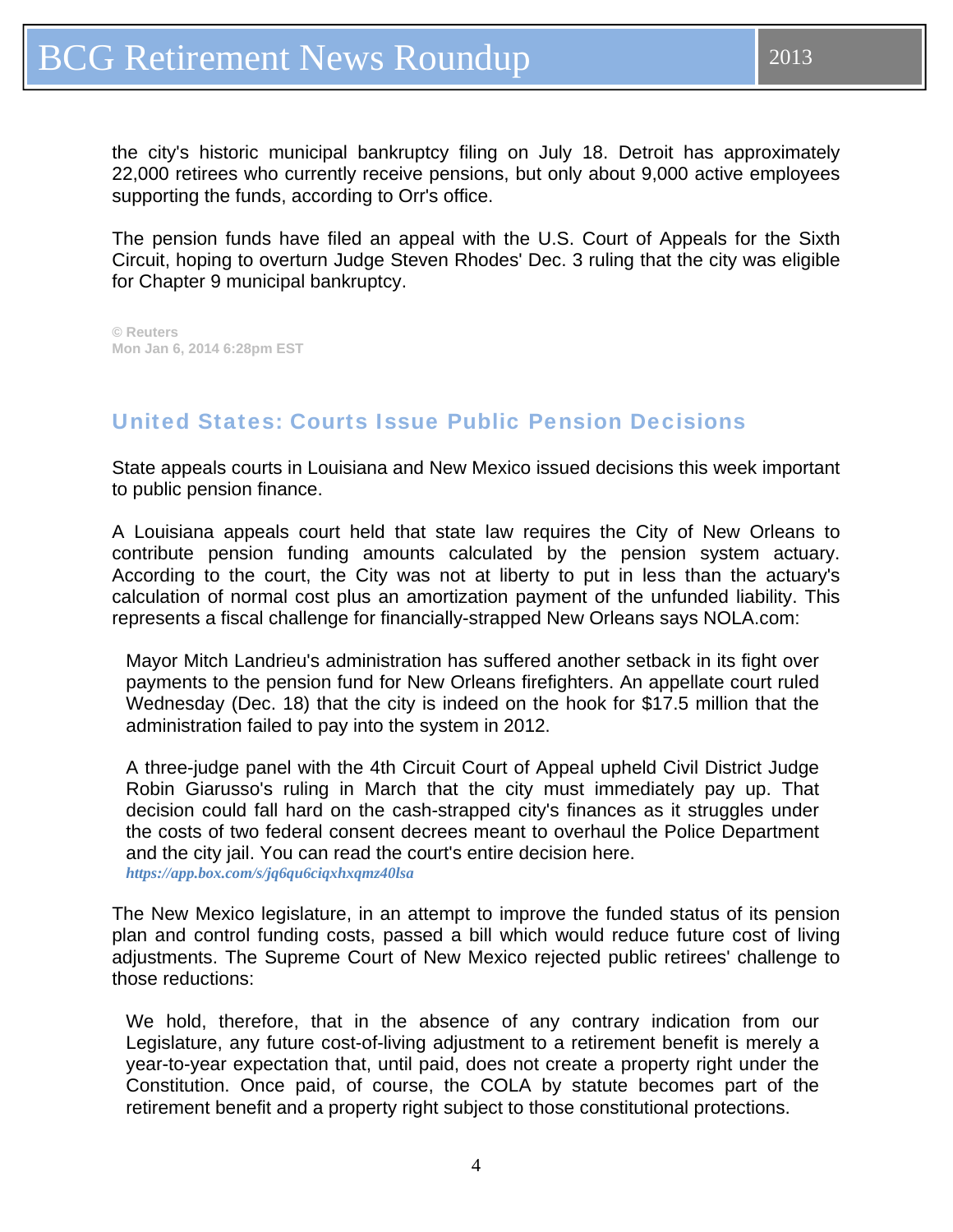<span id="page-4-0"></span>Bartlett v. Cameron (N.M., 2013).

We can expect more cases in the future as actuarial projections of future pension costs create a challenge for the treasuries of state and local governments.

The content of this article is intended to provide a general guide to the subject matter. Specialist advice should be sought about your specific circumstances.

**Copyright 2014 Mondaq Ltd. All Rights Reserved, Timothy Muth** 

### Flaws of adopting cost cutting in switching to DC plans

Thinking back to 2007 — before the financial crisis — public pension plans in the aggregate had nearly 90% of the assets on hand required to pay retirement benefits due decades in the future. However, like all investors, public pension funds took a deep hit when the financial markets melted down in 2008. With markets in a downward freefall, pension assets plummeted, unfunded liabilities grew and pressure mounted on state policymakers to enact reforms. Even states with well-funded plans were prudent to closely examine their retirement systems, while policymakers in states that had fallen behind on their contributions prior to the Wall Street crisis faced tough decisions.

Since that time, 48 states have enacted reforms to their pension plans. The overwhelming majority of states acted to ensure the sustainability of their traditional pension structures by adjusting benefits and increasing employee and employer contributions. Specifically, the states enacted one or more reforms: 40 states reduced future pension benefits; 30 states required employees to increase their contributions; 21 states reduced cost-of-living adjustments for retirees; and 11 states statutorily increased the employers' pension contributions.

Now, public pension systems appear poised to emerge stronger than before the financial crisis thanks in large part to state policymakers' resistance to calls for extreme measures, while undertaking prudent state reforms and enjoying economic recovery. Indeed, a recent analysis by the Boston College Center for Retirement Research finds that such substantial reforms have put states on track to closing funding gaps, and many states might eventually reduce their pension costs to levels below what plans paid before 2008.

Although the environment back in 2008 appeared fertile for a wholesale switch to individual defined contribution accounts from defined benefit pensions, it never happened. That begs the question — why did policymakers stick with their defined benefit plans in the face of financial pressure and the corporate trend away from them?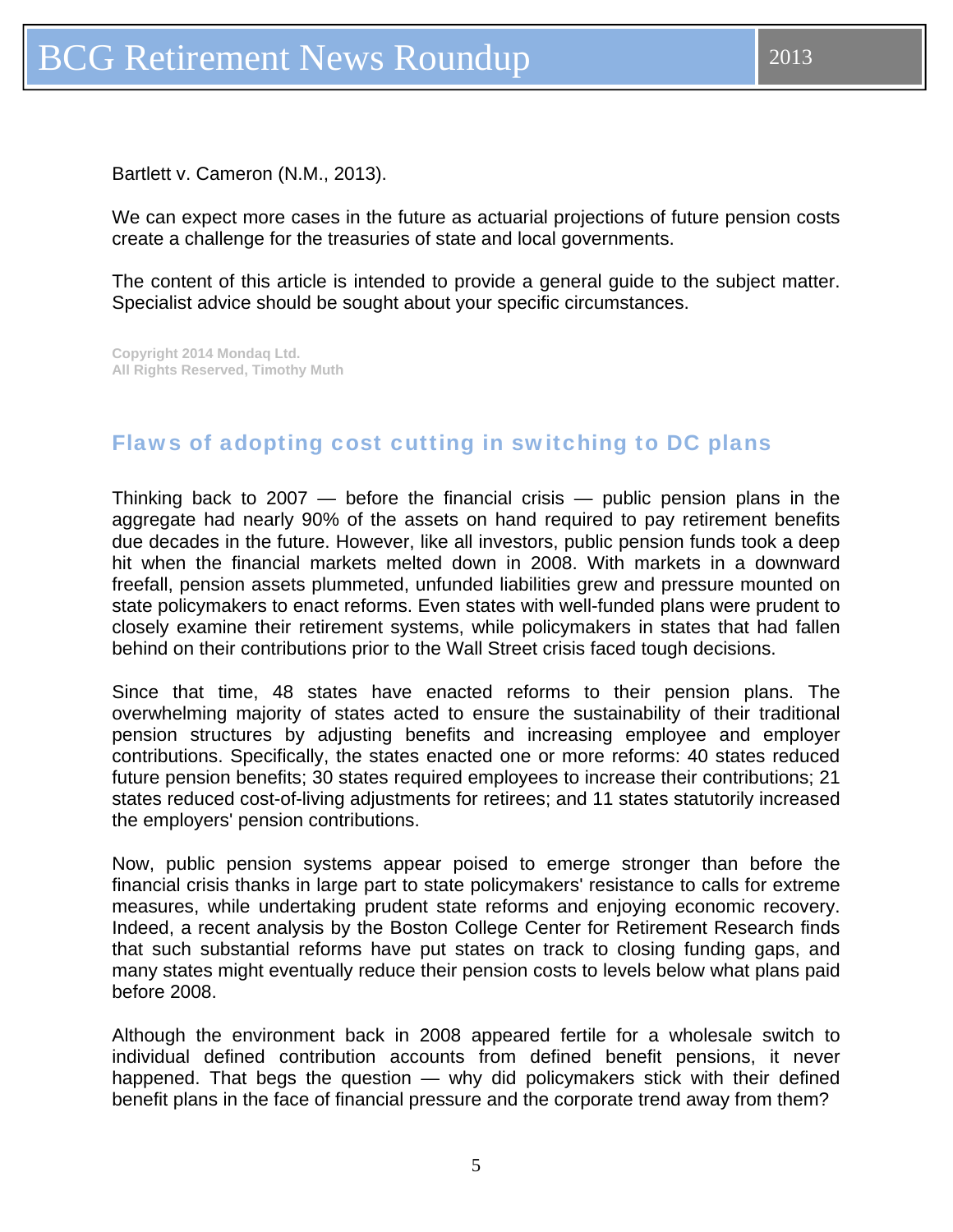One explanation is that the move away from defined benefit plans in the private sector is rooted in federal regulations that aren't applicable to public systems. These rules create sizable funding volatility and unpredictability for corporate plan sponsors.

Another explanation is that state policymakers heeded the data in actuarial analyses that indicated closing public pensions would not address funding shortfalls. Take for example the experience of West Virginia's pension reform in the 1990s, which now is a cautionary tale for policymakers. West Virginia learned the hard way that a switch to defined contribution accounts from defined benefit plans does nothing to close unfunded pension liabilities, and can leave employees unable to retire.

Here's what happened. To address historical underfunding of the West Virginia Teachers' Retirement System, the state closed the TRS and moved teachers hired after 1991 to 401(k)-type defined contribution accounts. More than a decade later, both the DB plan and the new DC plan faced challenges. The TRS DB plan was less than 20% funded, while teachers with DC accounts found their balances inadequate. Since West Virginia wisely reinstated its pension plan, the TRS DB finances have improved significantly and teachers are better positioned to retire.

While teachers made their required contributions to the TRS DB plan out of every paycheck, until 1991 state policymakers operated the system on an expensive a payas-you-go model that built up a significant unfunded liability. West Virginia adopted an actuarially based plan to reach full funding for the liability in the closed pension plan in 1994. But with the plan closed, demographics shifted quickly. By 2005, TRS paid pension benefits to nearly two retired teachers for every active teacher still contributing to TRS. When combined with funding percentage levels in the low 20s, this was a major concern.

Meanwhile, all new teachers made their mandatory 4.5% of pay contribution to the DC plan and employers contributed 7.5% of salary. However, the teachers' investment decisions were conservative and generated lower investment returns. As a consequence, teachers approaching retirement under the DC plan on average had less than \$25,000 in their accounts and could not afford to retire, according to a 2005 study.

With these poor results, lawmakers cut their losses in 2005. They closed the 401(k) plan and reopened the pension plan to new teachers. This generated an immediate savings for the state because the "normal cost" for TRS was roughly half of the required employer contribution to the 401(k) plan.

On the demographic front, nearly 36,000 active teachers make the 6% contribution to the DB plan and about 32,000 retirees receive a monthly pension check. Now more sharply focused on the state's 2034 pension full-funding deadline, West Virginia demonstrated its renewed commitment to catch up on past pension funding payments by using \$807 million from its tobacco settlement fund to shore up the TRS plan.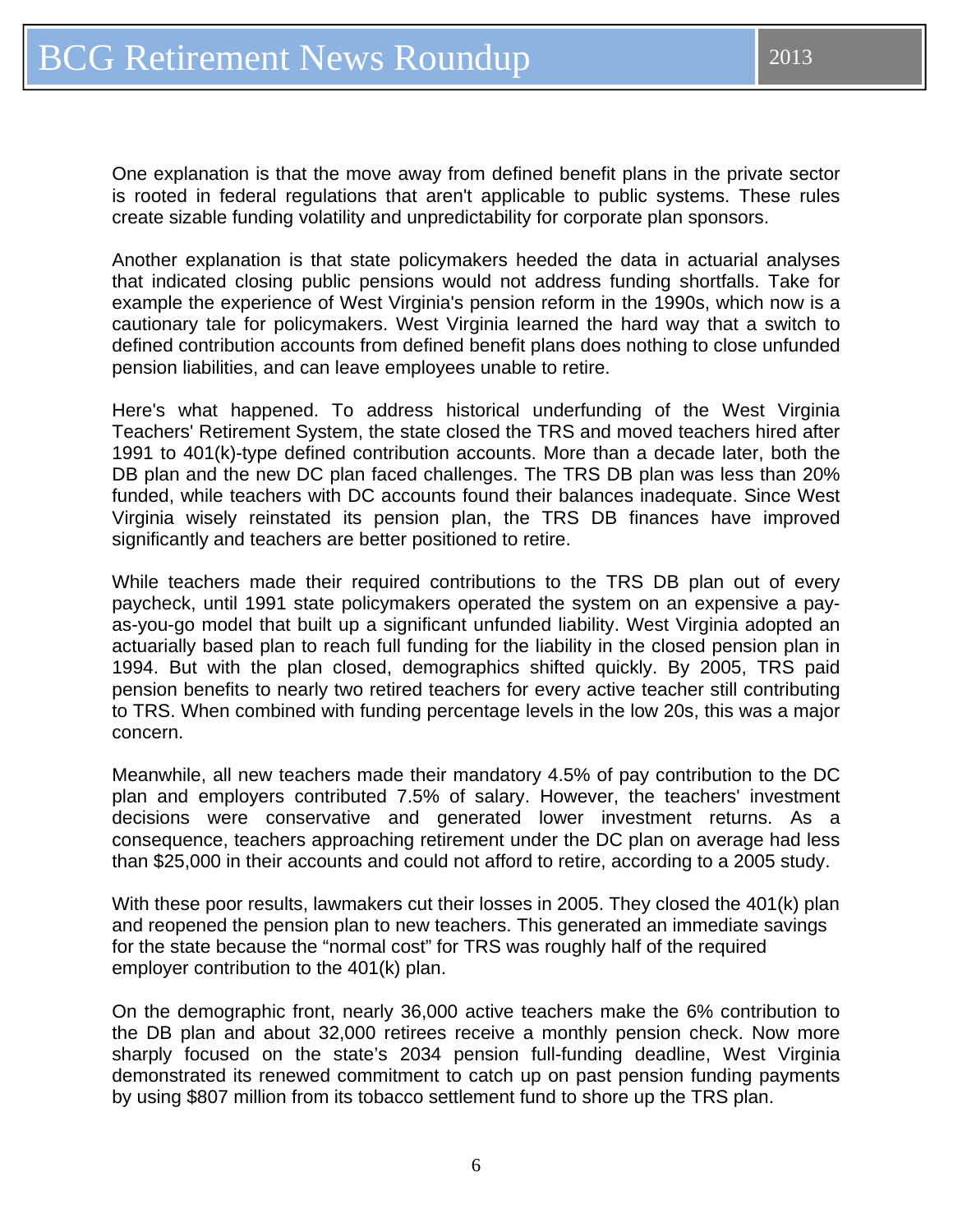<span id="page-6-0"></span>Today, the West Virginia TRS pension plan continues to improve. The system's financial statement as of July 1 reported funding was at 58% of liabilities. That means that in the eight years since reopening the TRS pension, the state narrowed by half what historically was a sizable pension funding gap.

Other states have watched and learned from the West Virginia experience. Ultimately, kicking transition costs and unfunded liabilities down the road can have dire consequence for employees, employers and taxpayers. States have chosen to keep their DB pension model and are taking positive steps to fund their promises rather than embracing theories that there is no cost to switching to a DC plan from a DB plan.

**Copyright © 2014 Crain Communications Inc., All Rights Reserved.**

# Pension Reforms Push Employees Out the Door in Some **States**

Former Linn County (Ore.) Sheriff Tim Mueller had eyed this summer as the end of his long career in public safety.

Each annual budget crisis and round of layoffs had begun to wear him out, he said. Then, talks of pension reform in the state legislature escalated last year, and some of his colleagues decided it was time to leave. Not knowing how the eventual reforms would play out was enough to help convince Mueller, 52, to move up his retirement date to December 31. "There was some uncertainty about what's coming next," said Mueller, who plans to work as a contractor for a law enforcement training firm. "It was just the last little nudge that I needed."

More than 9,500 Oregon state employees called it quits last year – a 44 percent increase from 2012 – as they opted to begin drawing checks from the Oregon Public Employee Retirement System (OPERS). Similar scenarios played out elsewhere in recent years as debate over pension reform in state legislatures sparked a corresponding spike in public employee retirements.

A Governing review of data provided by a sample of retirement systems found that recent pension reforms contributed to significantly more workers filing retirement paperwork in at least six states: Georgia, Illinois, New Jersey, Ohio, Oregon and Wisconsin.

Part of the extent to which pension reforms caused public employees to head for the exits hinges on the nature of changes to plans. But in some states, retirements are more driven by the tone of the political rhetoric and cuts put on the table.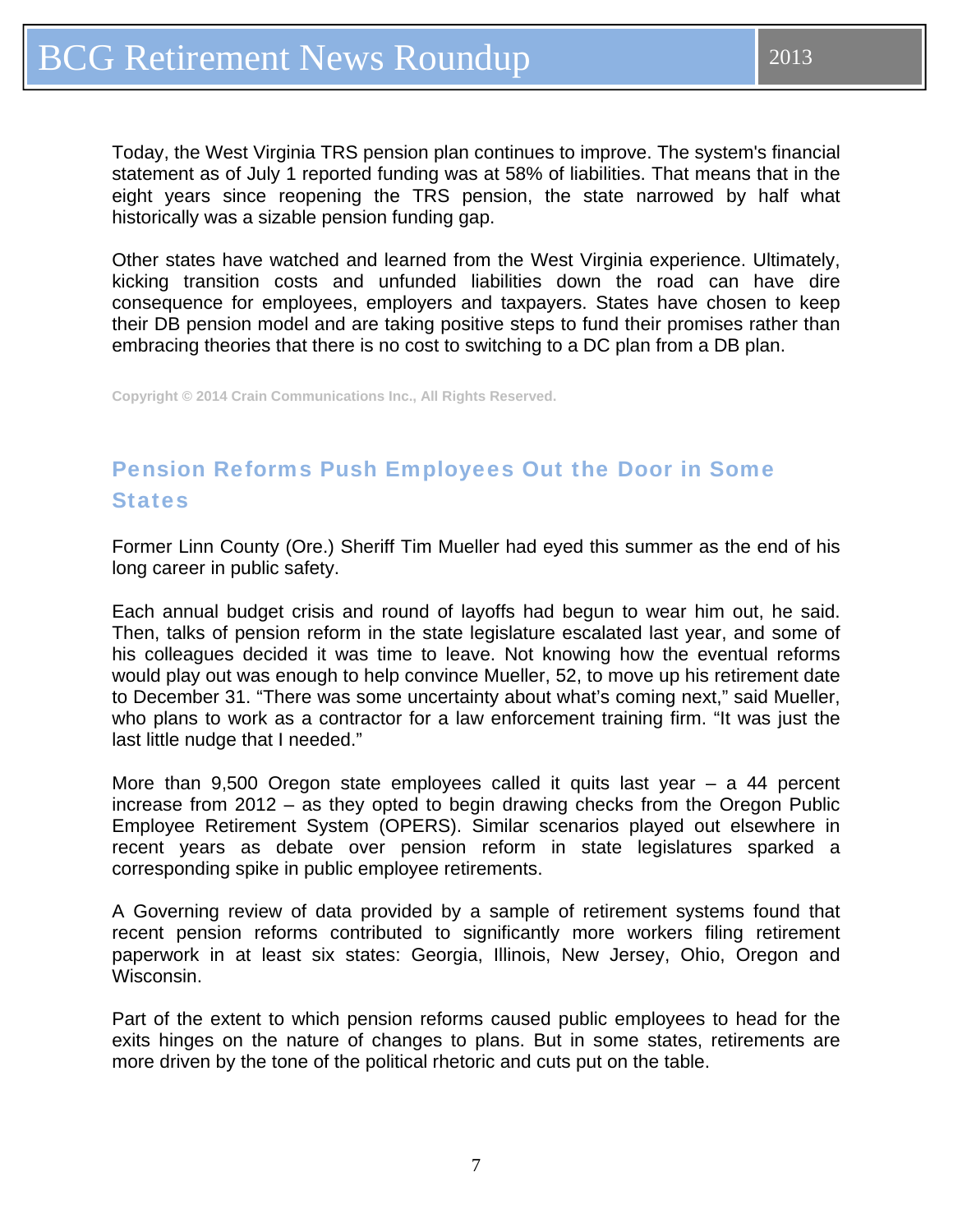

when debate in the legislature began to ramp up. In some other states, reforms had no noticeable effect.

In Oregon, the OPERS board made a change effectively trimming retirement benefits by roughly 2 percent for a portion of long-time state and local workers retiring after Dec. 1, providing them a clear incentive to leave before the cutoff date.

The state legislature also passed its own changes, including reducing cost-of-livingadjustments for OPERS retirees. Although the bill does not yet affect active employees, many still opted to leave. "It's more of an emotional response to what some people see as a continuing disrespect of public employees," said Greg Hartman, an attorney representing Oregon's public employee unions.

OPERS reports that every year the legislature takes up the issue, it prompts a corresponding uptick in retirements.

Legislation in recent years brought drastic reforms in some states, but only minor adjustments in others. In 2012, 10 states overhauled systems with structural changes, such as replacing defined-benefit plans with hybrid or defined-contribution plans. Some states further raised employee contribution rates and cut benefits or cost-of-livingadjustments. Others raised the retirement age.

The majority of states examined that enacted pension reforms did not record notable upticks in retirements, including Montana and New Mexico, which both passed legislation in 2013.

Governing surveyed readers in November and December to gauge the effects of pension reforms. Of the limited number of senior state and local officials who reported pension adjustments were implemented, 46 percent said they caused employees to consider retirement or look for new employment.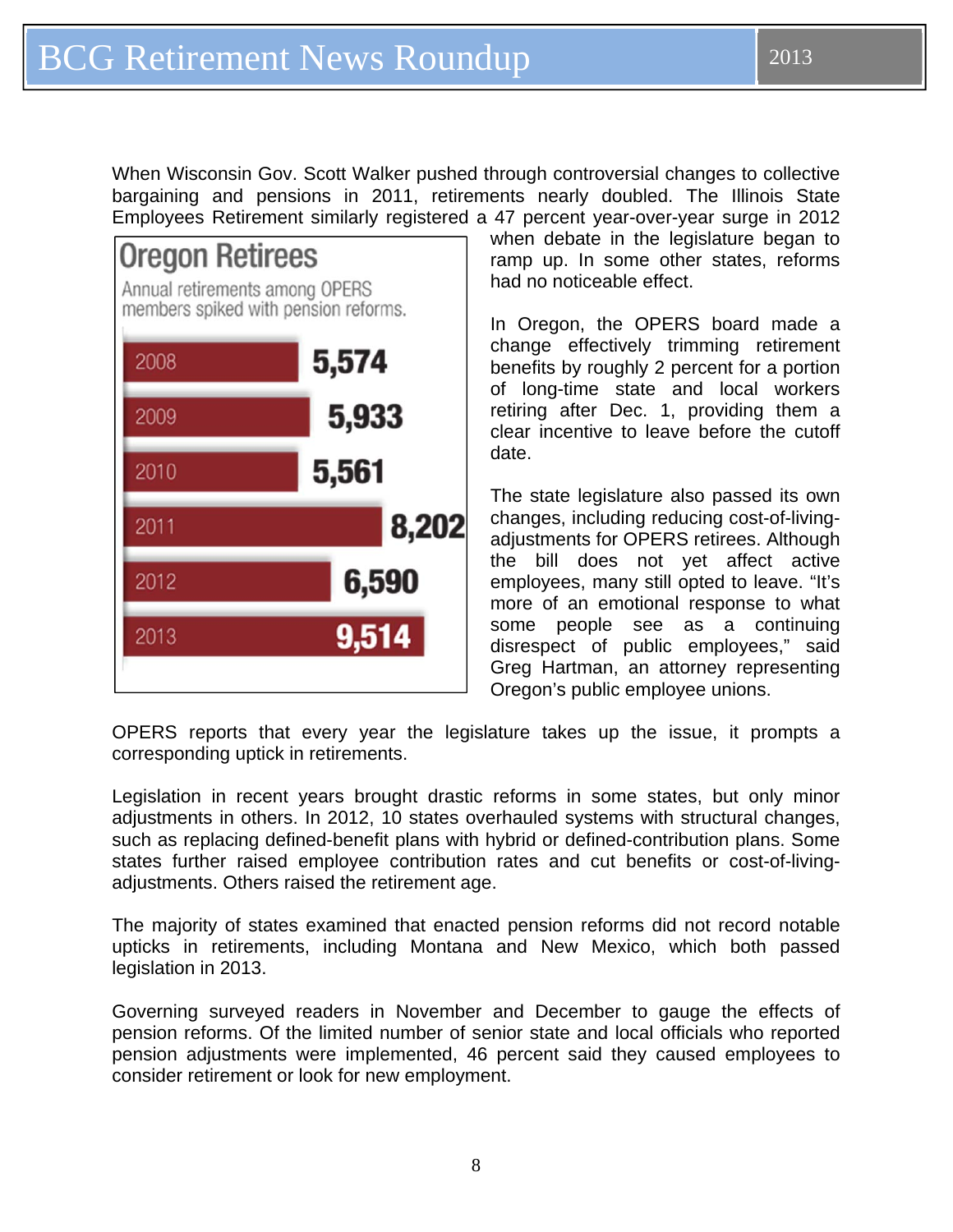By and large, most reforms alter benefits or contribution rates for current employees regardless of when they retire, or make changes for newly-hired workers. But it is clear that when lawmakers or pension boards set cutoff dates for current employees, retirements subsequently spike. The Employees' Retirement System of Georgia, for

example, eliminated a tax offset that meant a cut for members retiring after last June. According to state data, 2,060 members retired in the first half of the year before the change, a 52 percent increase from the same period in 2012.

Members of the State Teachers Retirements System of Ohio similarly avoided a fiveyear cost-of-living benefit adjustment freeze by retiring before August, instead incurring just a one-year freeze. The system reported a small increase in retirements last fiscal year, which spokesman Nick Treneff attributed to the state reforms passed in 2012 along with improving stock portfolios. The Ohio Public Employees Retirement System also reported that it recorded an increase in late 2012.

It's often not so much the reforms actually implemented that push employees to retire as it is the threat of benefit cuts that arise during political debate. Perhaps nowhere was this more evident than Wisconsin, which saw a sharp spike in retirements as public employees occupied the state Capitol to protest the Republican-backed 2011 Act 10 reform bill, which included changes to pensions. "It was all driven by the politics and what employees were seeing and hearing from the capitol," said Marty Beil, executive director of the Wisconsin State Employees Union.

Matt Stohr, an administrator with the Wisconsin Department of Employee Trust Funds, reported call volume nearly doubled after the legislation was introduced. By the end of the year, about 15,600 workers – or 6 percent of active employees – had retired, compared to between 8,000 and 9,000 in a typical year.

Those retiring in 2011 did not gain any pension benefits by not staying on state payrolls. Some of them, like Bob McLinn, who worked 27 years as a state corrections officer, say they accelerated their retirement because of Madison politics. "It pushed me over the edge," McLinn said. "I wanted to protect [my pension] from any takeaways that were being discussed at the time."

A similar story played out in Illinois, where debate in the legislature on how to tackle the state's dire pension woes began heating up in 2012. "Discussions around the legislature in pension reform were a driver for a lot of employees to make this decision to retire," said Ben Winick director of policy and administration for the state Office of Management and Budget. About 4,700 State Retirement System of Illinois members retired that year; there were 3,200 retirements in 2011 and less than 3,000 in 2013.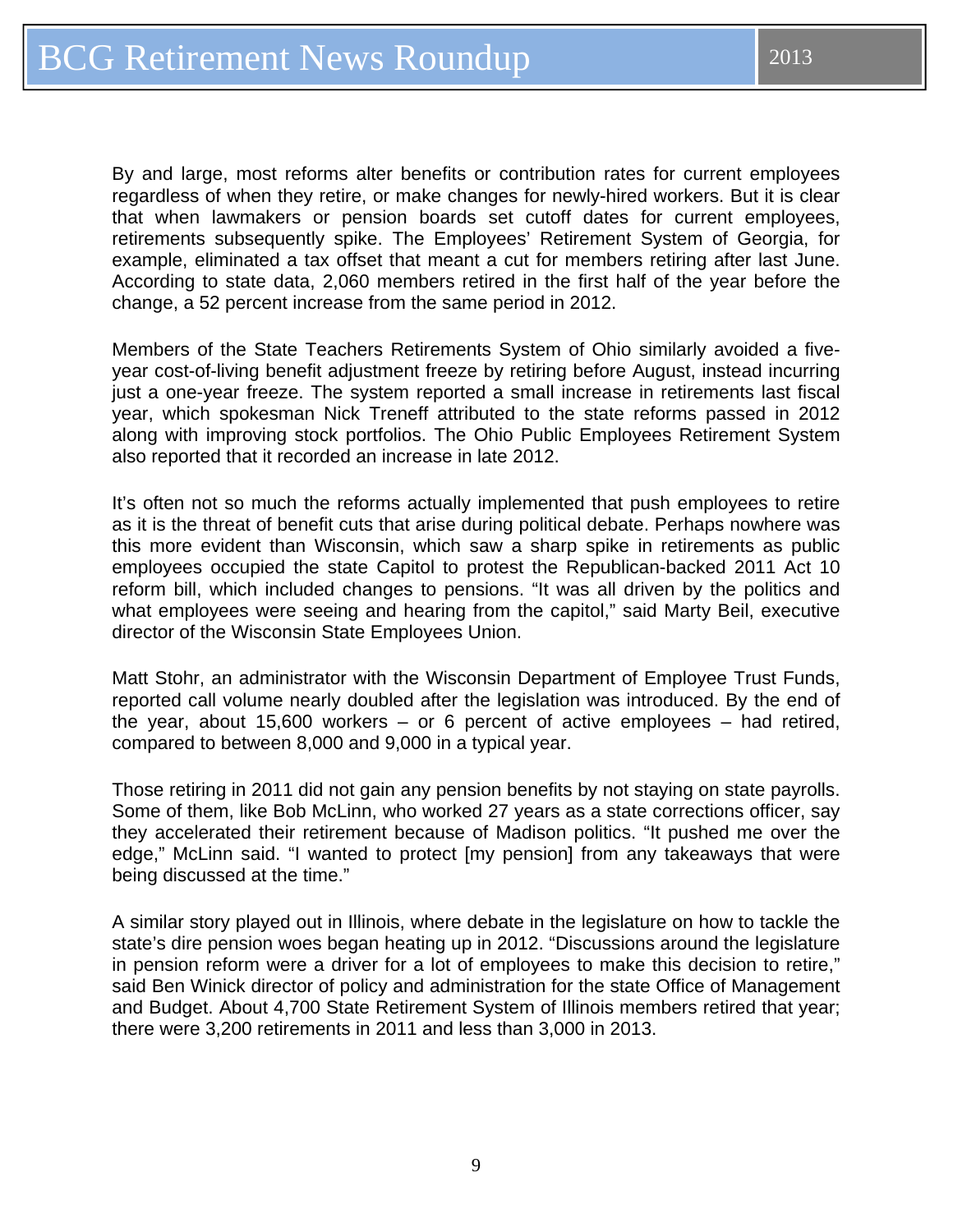Retirements among state employees dipped last year, which Winick attributes to a better understanding of reforms as talks progressed and the fact that many had already left in 2012.

The only financial incentive for current employees to retire is for Tier 1 workers age 50 and over, who can avoid seeing their cost-of-living adjustments skipped for one year by retiring before July 1. Tim Blair, executive director of the State Retirement System of Illinois, said he suspects some of those leaving may feel their pensions have more solid legal protections if they're retired.

It's too early to say whether the reforms could push more employees to head for the exits over the next few months, but Blair expects to know soon. "It could be a really busy spring for us," he said.

The New Jersey Public Employees Retirement System (PERS) similarly saw retirements jump by about 3,000 in 2010 and 2011. Chris Santarelli, a spokesman for the Treasury Department, reports public discussion surrounding pension and health benefit changes eventually enacted in June 2011 may have played a role. The past two years, between 8,000 and 9,000 PERS members filed for retirement.

In New Jersey and other states, pension reforms occurred on top of demographic shifts that are already exerting pressure on retirement rates. Many systems project higher levels of retirements for years to come as baby boomers set to exit the workforce. In Oregon, for example, a third of the state employees who participate in OPERS are eligible to retire.

Many boomers delayed retirement during the recession. When they heard talk of tinkering with their pensions, it's likely that many decided it was time to not put it off any longer.

### Retirement System Data

Governing obtained current and historical retirement data from a sample of 15 states implementing adjustments to pensions in recent years. An analysis of data and interviews with state officials indicated pensions reforms contributed to significantly more retirements in the following states reviewed: Georgia, Illinois, New Jersey, Ohio, Oregon and Wisconsin.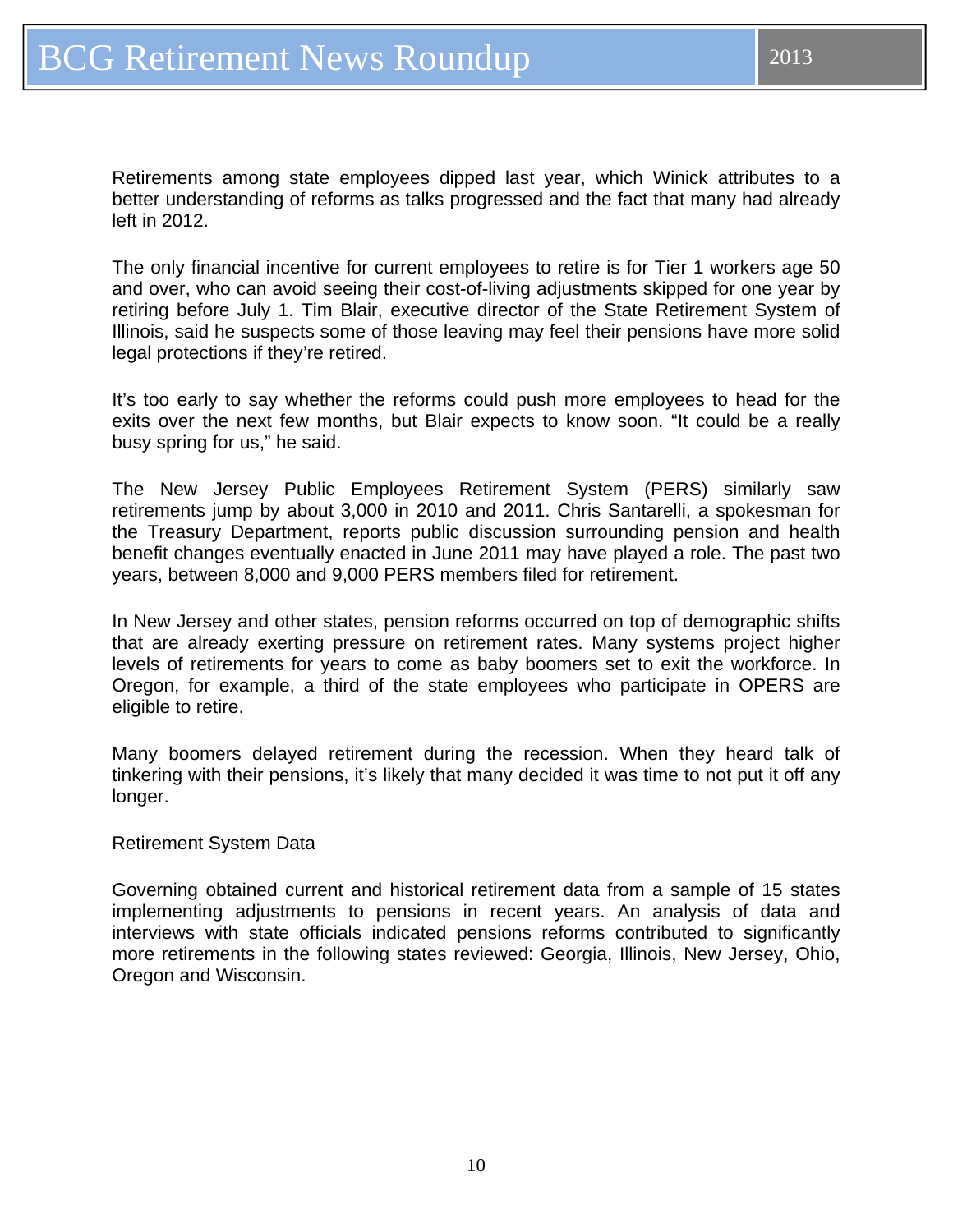The following charts illustrate spikes in employee retirements for systems with available monthly data. Please note that most systems typically experience regular increases near the end of fiscal or school years.



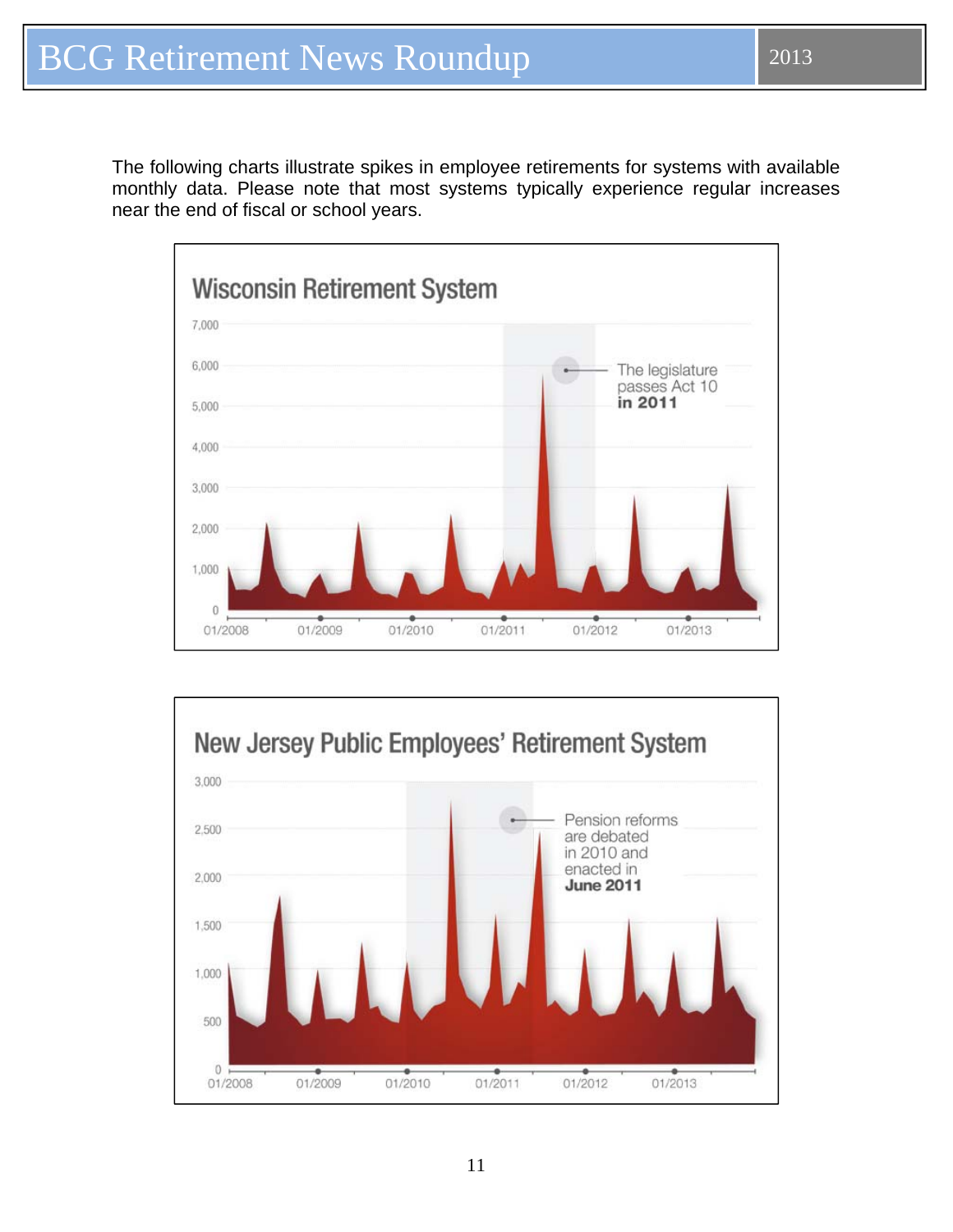



© 2013 All rights reserved. e.Republic by Mike Maciag | January 23, 2014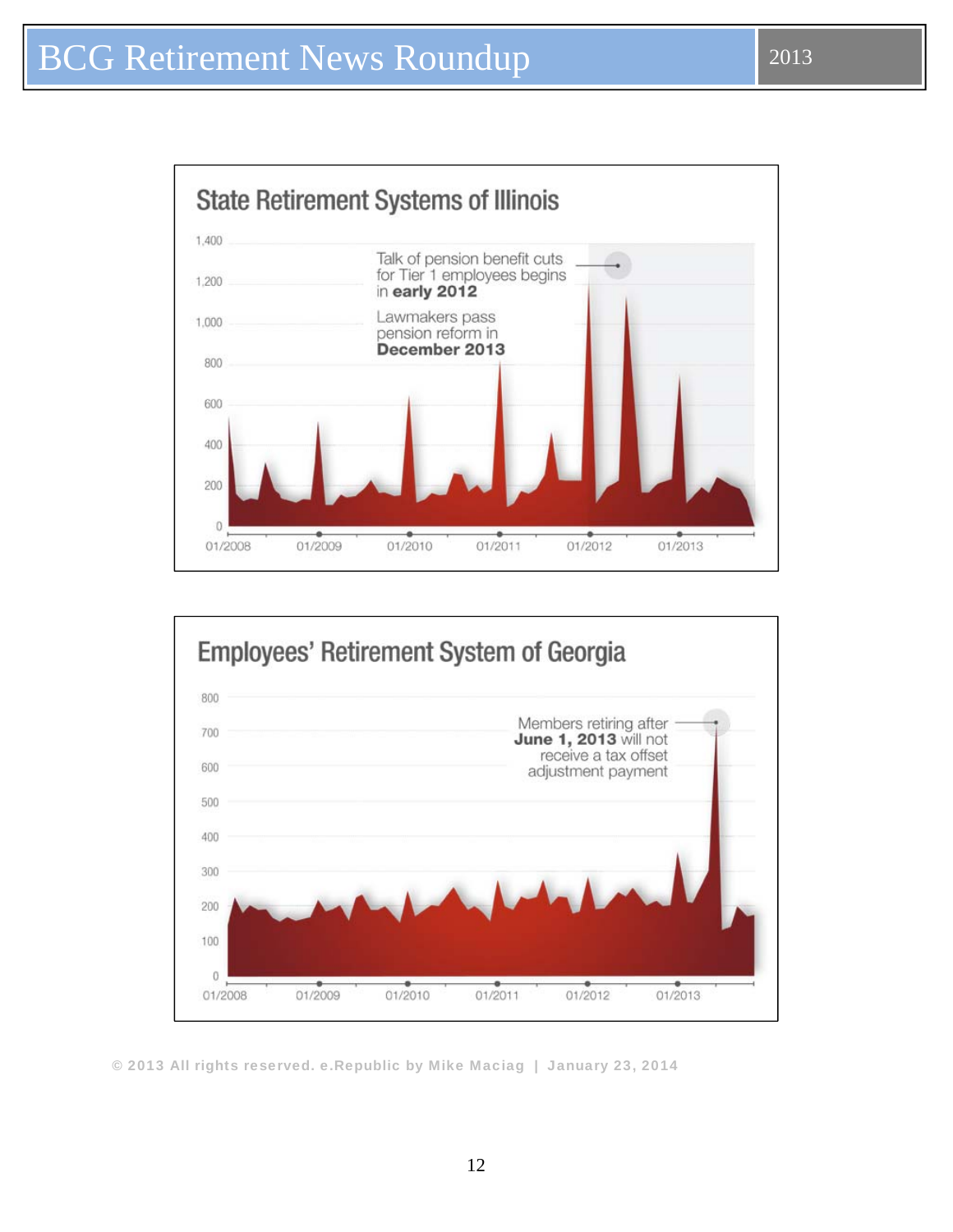## <span id="page-12-0"></span>Where Do Taxpayers Have the Highest Total Unfunded Pension Liability?

Closely-scrutinized unfunded pension liability figures paint a bleak picture in cities' financial statements. But in some cases, local taxpayers are actually on the hook for far greater unfunded liabilities.

That's because there are other overlapping governments often saddled with unfunded pension liabilities of their own. So along with city governments, the same taxpayer base will also need to foot the bill for their state, school district and any other special district's employee pension plans.

In a new report, Morningstar Municipal Credit Research examined all such pension plans and tallied the total unfunded pension burden for residents in the 25 most populous cities and Puerto Rico, arguing state and local pensions shouldn't be examined in a vacuum. In a few localities, adding up pension liabilities revealed a sizable fiscal burden.

"There's got to be some give at some point," said Rachel Barkley, a Morningstar analyst who wrote the report. "Residents can only contribute so much of their income [to pensions]."

The report found the median aggregate unfunded pension liability for the cities examined to be \$3,550 per resident.

In no major city was the pension burden greater than Chicago. The city's reported unfunded liability continues to remain high, with an actuarial accrued liability of \$19.4 billion, or \$7,149 per resident. The state system's pension woes push up the total liability to \$14,570 per capita. Factoring in pension systems for Chicago Public Schools and Cook County further raise the total per capita burden to \$18,596, according to the Morningstar report.

That total is, by far, the largest of any locality examined, although the figure should dip somewhat with the state legislature's recent pension reforms.

After Chicago, Puerto Rico (\$9,987), New York City (\$9,842) and Boston (\$7,802) recorded the highest per capita unfunded actuarial accrued liabilities in the report.

The following table lists the per capita unfunded actuarial accrued liabilities (UAAL) for the 26 jurisdictions Morningstar examined, with amounts shown for the most recent fiscal year available (mostly fiscal 2012):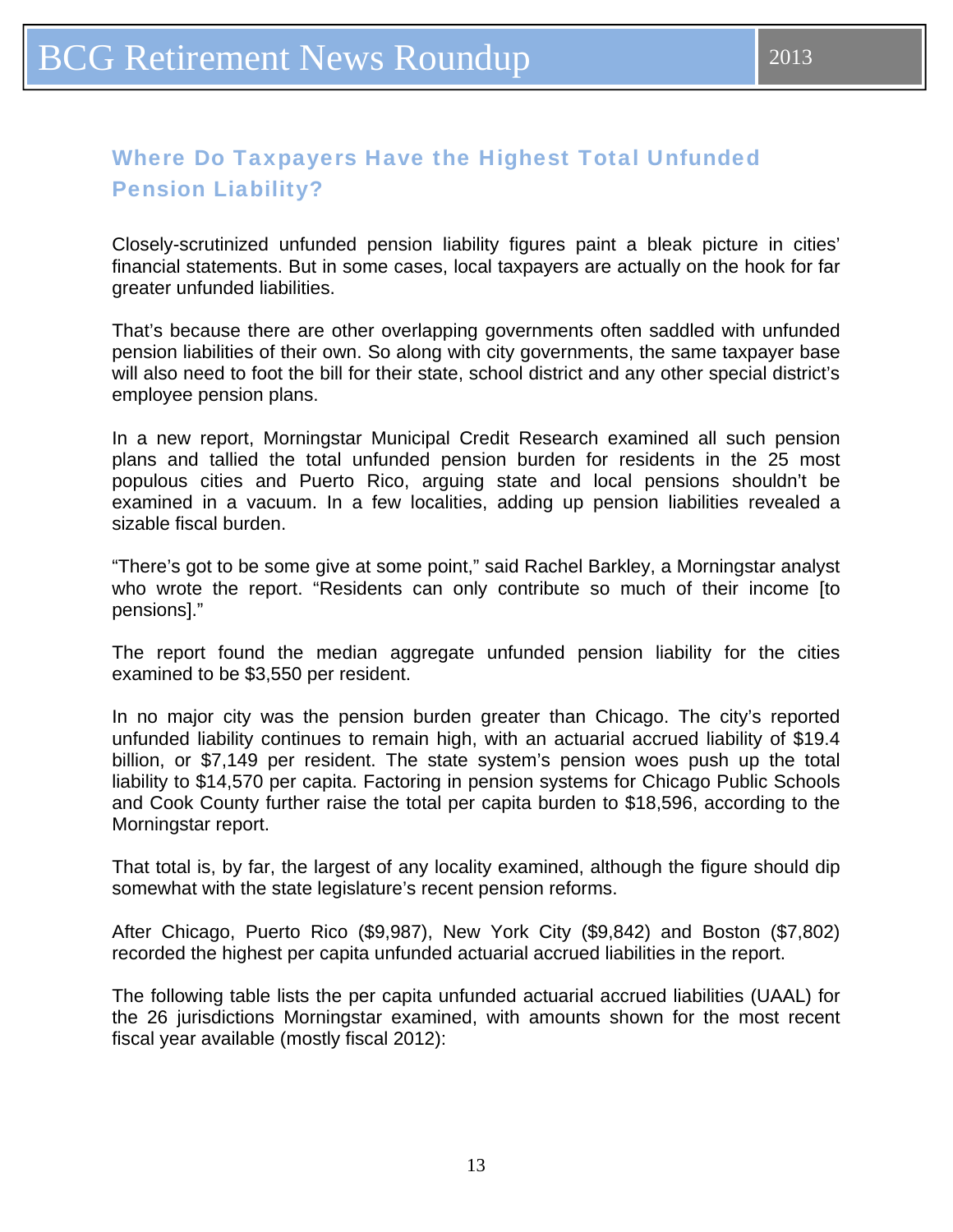| <b>City</b>       |         | Per Capita City Pension UAAL Per Capita Total Pension UAAL |
|-------------------|---------|------------------------------------------------------------|
| Chicago, IL       | \$7,149 | \$18,596                                                   |
| Puerto Rico, PR   | \$9,987 | \$9,987                                                    |
| New York, NY      | \$8,726 | \$9,842                                                    |
| Boston, MA        | \$4,465 | \$7,802                                                    |
| Philadelphia, PA  | \$3,308 | \$7,057                                                    |
| Columbus, OH      | n/a     | \$6,814                                                    |
| San Francisco, CA | \$2,866 | \$6,453                                                    |
| Los Angeles, CA   | \$1,895 | \$6,426                                                    |
| San Jose, CA      | \$1,542 | \$6,014                                                    |
| San Diego, CA     | \$1,642 | \$5,973                                                    |
| Denver, CO        | \$709   | \$5,356                                                    |
| Detroit, MI       | \$911   | \$3,758                                                    |
| Jacksonville, FL  | \$2,586 | \$3,675                                                    |
| Indianapolis, IN  | \$1,011 | \$3,426                                                    |
| Phoenix, AZ       | \$1,649 | \$3,351                                                    |
| Austin, TX        | \$1,571 | \$3,009                                                    |
| Dallas, TX        | \$1,373 | \$2,733                                                    |
| Houston, TX       | \$1,196 | \$2,622                                                    |
| Fort Worth, TX    | \$986   | \$2,377                                                    |
| El Paso, TX       | \$736   | \$2,149                                                    |
| Seattle, WA       | \$1,837 | \$1,997                                                    |
| San Antonio, TX   | \$251   | \$1,623                                                    |
| Nashville, TN     | \$876   | \$1,291                                                    |
| Memphis, TN       | \$317   | \$893                                                      |
| Charlotte, NC     | n/a     | \$585                                                      |
| Washington, DC    | $-$409$ | $-$409$                                                    |

*Source: Morningstar Municipal Credit Research, "Determining the Aggregate Per Capita Pension Liability"*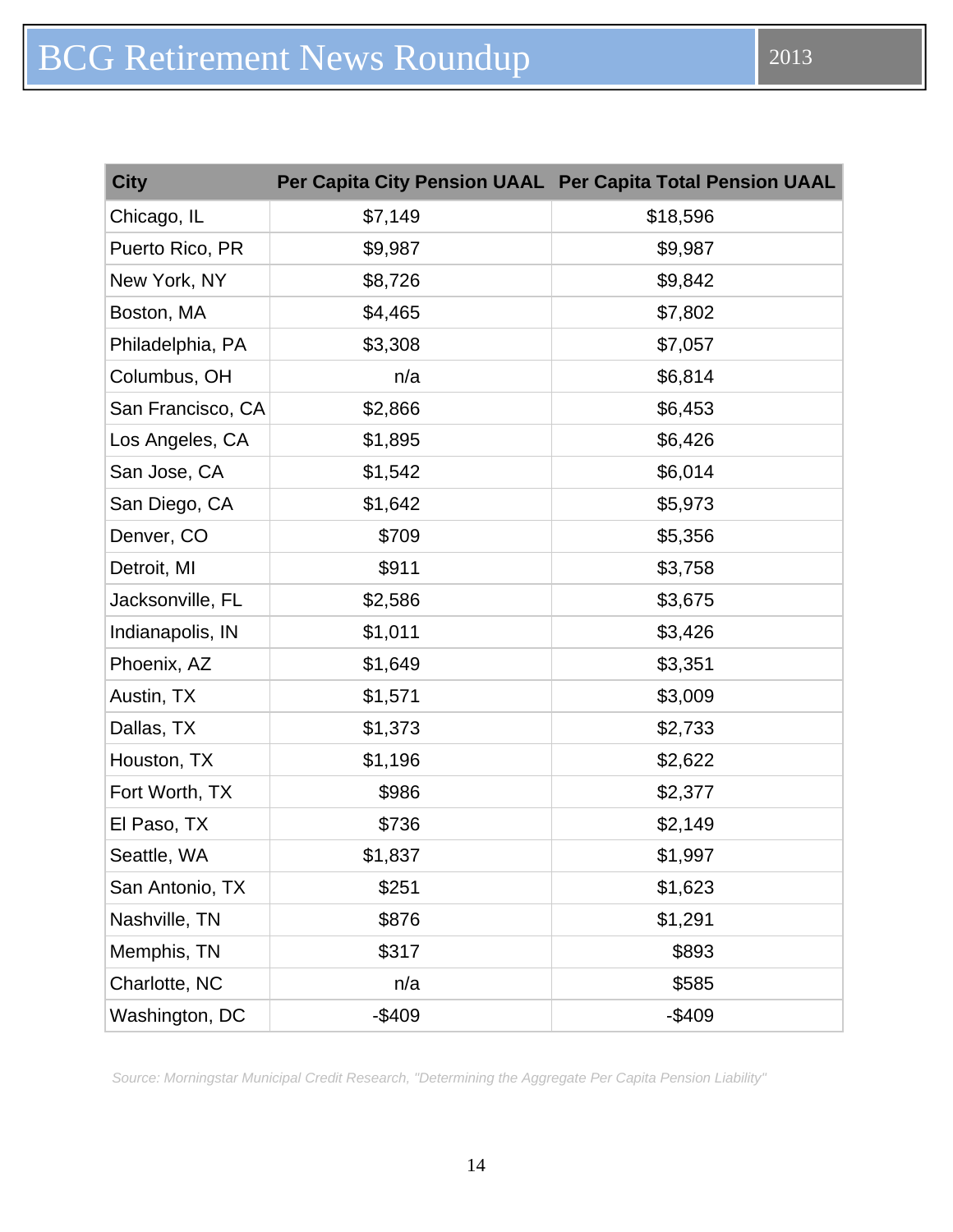<span id="page-14-0"></span>It's important to note that the figures shown here are not normalized – Morningstar used each individual system's actuarial methods and interest rate assumptions. And these, of course, can vary greatly from system to system.

Changes in actuarial methods or assumptions often yield major swings in unfunded liabilities. Take New York City, which posted an unfunded actuarial accrued liability of \$1,112 per capita in fiscal 2011. Then in 2012, the plan's actuarial cost method changed to the entry age method and the assumed interest rate dropped from 8 to 7 percent. The two changes ended up raising the city's per capita liability to \$8,472 that year, while the funded ratio fell from 91.9 to 60.1 percent, according to the report.

Morningstar's Barkley also points out that there are limitations to examining unfunded liabilities on a per capita basis. Some cities, for instance, derive more revenue from commercial properties or businesses than others. The numbers also don't reflect taxes on nonresidents. Philadelphia's wage tax, for example, applies to both residents and non-residents working in the city.

© 2013 All rights reserved. e.Republic by Mike Maciag | January 23, 2014

# Private Sector

### We no longer have a pension crisis (sort of)

General Electric did something amazing in 1998. A roaring stock market left the pension fund covering its former employees with a huge surplus. In effect, GE had set billions of dollars more than its number-crunchers figured it would need to pay future pensioners. An accounting rule let the company count part of that surplus as profit. Of GE's \$13.8 billion profit that year, more than \$1 billion came from its pension plan.

These stories sound crazy today. All we've heard about for the last decade is how underfunded corporate pensions are. "More than two-thirds of the companies that make up the S&P 500 have defined-benefit plans, and as of last quarter only 18 of them were fully funded," TIME magazine wrote just a year ago. In December 2012, corporate pensions in the S&P 1500 were underfunded by \$557 billion, according to consulting firm Mercer.

But things changed in 2013. A new report by consultants Towers Watson estimates corporate pensions are now 93% funded, on average. In another report, consultants at Mercer said pension plans among S&P 1500 companies are now 95% funded, up from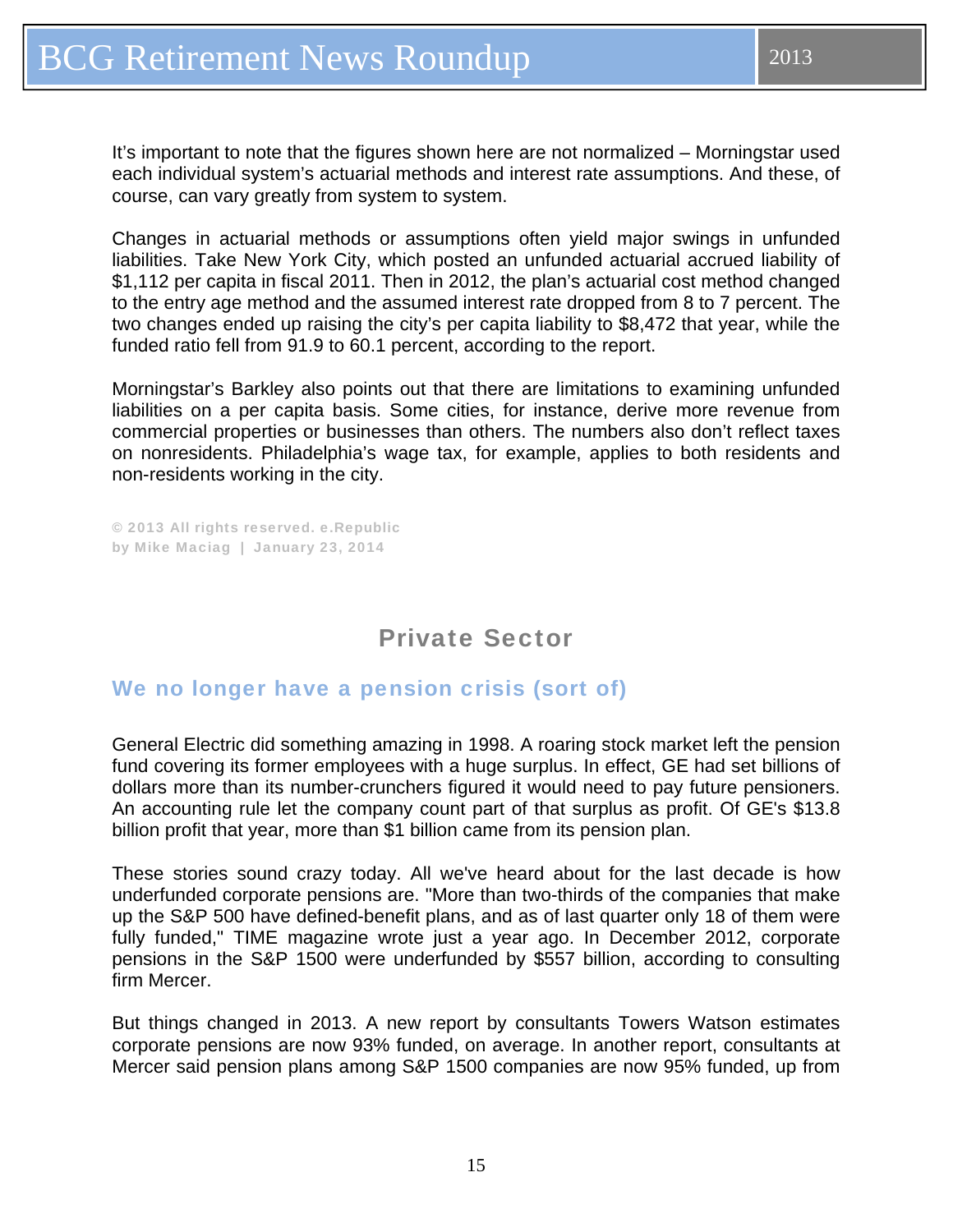Two things fueled this turnaround.

Stocks just had their best year since the mid-1990s, up nearly 30%. That was more than enough to offset any decline suffered in bonds. I think we got so used to a decade of dismal returns that a lot of people forecasting the pension crisis forgot this could occur. A year ago, I interviewed Joseph Dear, then chief investment officer of CalPERS, the nation's largest pension fund, who said this about market returns:

It's not been so great for the past ten years, but if you look at big cycles in investment and see 10-year returns from equities relatively low, what we've seen after that is a return to better returns, a reversion to the mean. So I think there is a reasonable basis to be confident.

That's exactly what happened.

Two, and a little more complicated, is that rising interest rates reduced the present value of pension plans' future liabilities. Pensions use a "discount rate" -- an interest rate typically linked to corporate bond yields -- to convert future obligations into a present value. The lower that rate is, the higher a pension's liabilities are. And with interest rates at all-time low in recent years, that discount rate has been incredibly low, pushing up the present value of pension funds' liabilities.

But with interest rates now rising, the present value of future obligations is coming down. Towers Watson says the average discount rate used in corporate pensions rose to 4.8% in 2013, from 3.9% in 2012. When I asked Dear about low discount rates last year, he replied:

In a super-low rate environment like we have today, liabilities are definitely bigger. But are interest rates going to stay low? Is the 10-year Treasury going to stay at 1.6% indefinitely? I doubt it. So it's going to go up and the interest rates will go up and even those who want to do the yield curve will see liabilities coming down.

That, too, is exactly what happened. In June, Mercer estimated that rising corporate bond yields reduced S&P 1500 pension obligations by \$150 billion. Yields have increased sharply since then -- the 10-year Treasury bond rose from 2.2% in June to 3% today -- shrinking liabilities even further. If interest rates keep rising this year, and most analysts expect they will, pension funding levels could keep rising.

Is our corporate pension crisis over? Sort of. I think a more accurate observation is that these things constantly move in cycles. Pensions looked underfunded in the early 1990s. Then they were way overfunded in the late 1990s. Then they became strained in the early 2000s. Then they were overfunded again by 2007. Next came the half-a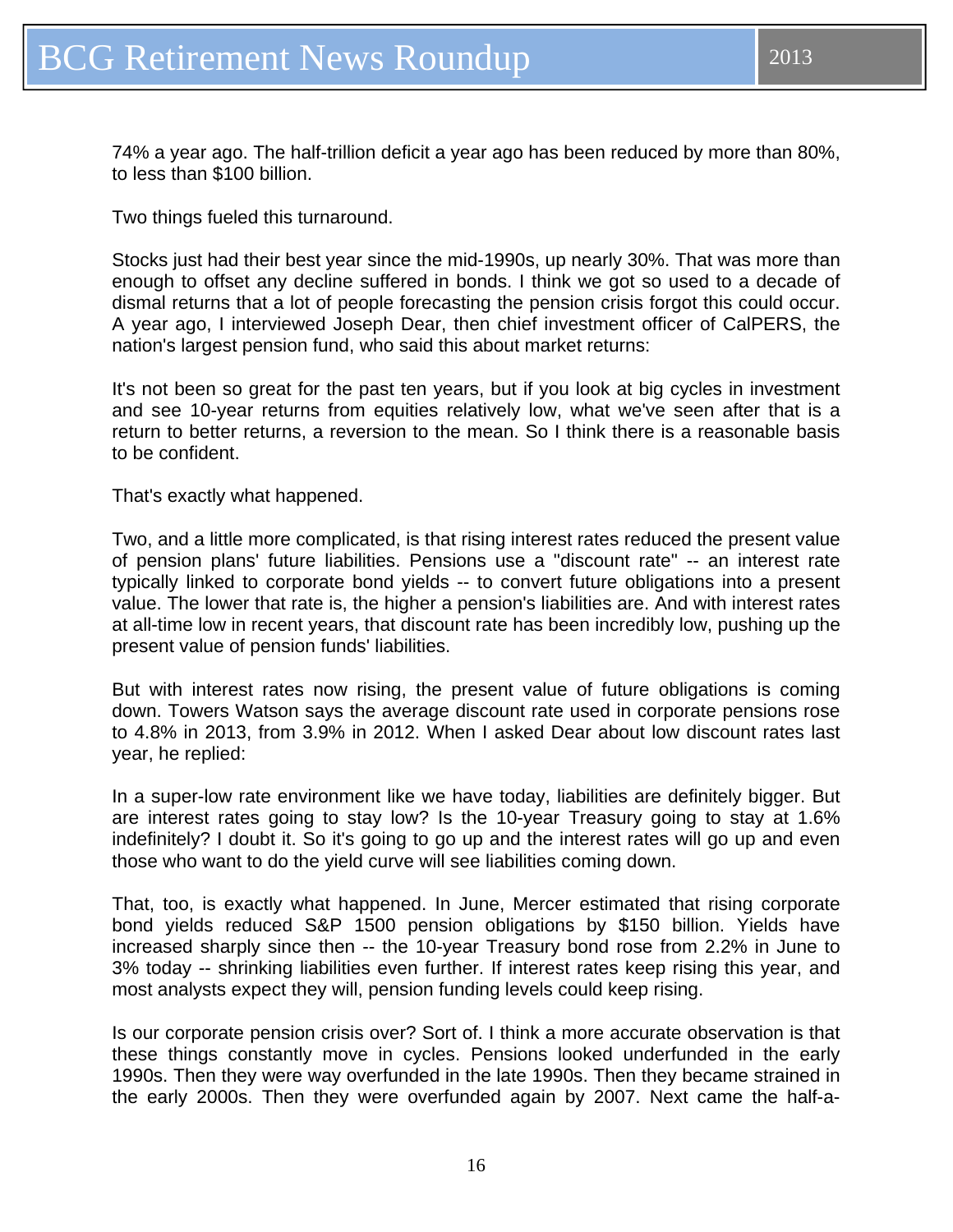<span id="page-16-0"></span>trillion-dollar shortfall last year, and today, we're back to fairly healthy levels. Funding calculations rely on assumptions. Those assumptions are usually wrong, and they can change dramatically overnight. There's almost never a time when pensions are perfectly funded at just the right level and stay there forever, nor should there be. Any investor it in for the long run has to accept big ups and downs. It's just part of the deal.

So be happy corporate pensions are doing better. But realize we'll be back to Crisisville before long.

**© 2014 USATODAY, Morgan Housel, The Motley Fool 5:18 p.m. EST January 7, 2014** 

### U.S. Pensions Enter 2014 in Best Shape in Years

Americans had to be worried about their pension funds until just recently. The status of underfunded pensions was getting out of hand, but the bull market in stocks is helping to fix that issue now. A recent BNY Mellon report shows that the funded status of U.S. based corporate pensions rose to 95.2% in December. The report shows that pension plans, endowments and foundations have all won from the rise in equity markets.

One word of caution is here, but from a different report this week. A fresh report from TrimTabs showed that bond funds showed record outflows in 2013, but it also warned that only a tiny fraction of the inflows from the past five years has been seen.

This interest rate pressure might seem to hurt pension fund valuations on the surface, although rising interest rates will actually help fund future liabilities not yet on the books. In fact, BNY Mellon did show that rising interest rates lowered liabilities. It said:

The decline in liabilities was due to an eight-basis-point increase in the AA corporate discount rate to 4.93 percent. Plan liabilities are calculated using the yields of long-term investment grade bonds. Higher yields on these bonds result in lower liabilities.

BNY Mellon showed that the funded status of the typical U.S. corporate pension plan in December 2013 rose by 1.3 percentage points to 95.2%. This was the highest level since before the recessionary stock market crush — back to September 2008.

Assets for U.S. corporate plans were up by 0.8%, versus a drop of 0.6% in the liabilities. The funded status of the typical U.S. corporate plan rose by more than 18 percentage points in 2013. A growing number of plan sponsors are said to be reducing their exposure to market volatility.

Even public pensions performed better. The typical defined benefit plan in December saw excess return of 0.4 percent over its annualized 7.5 percent return target; public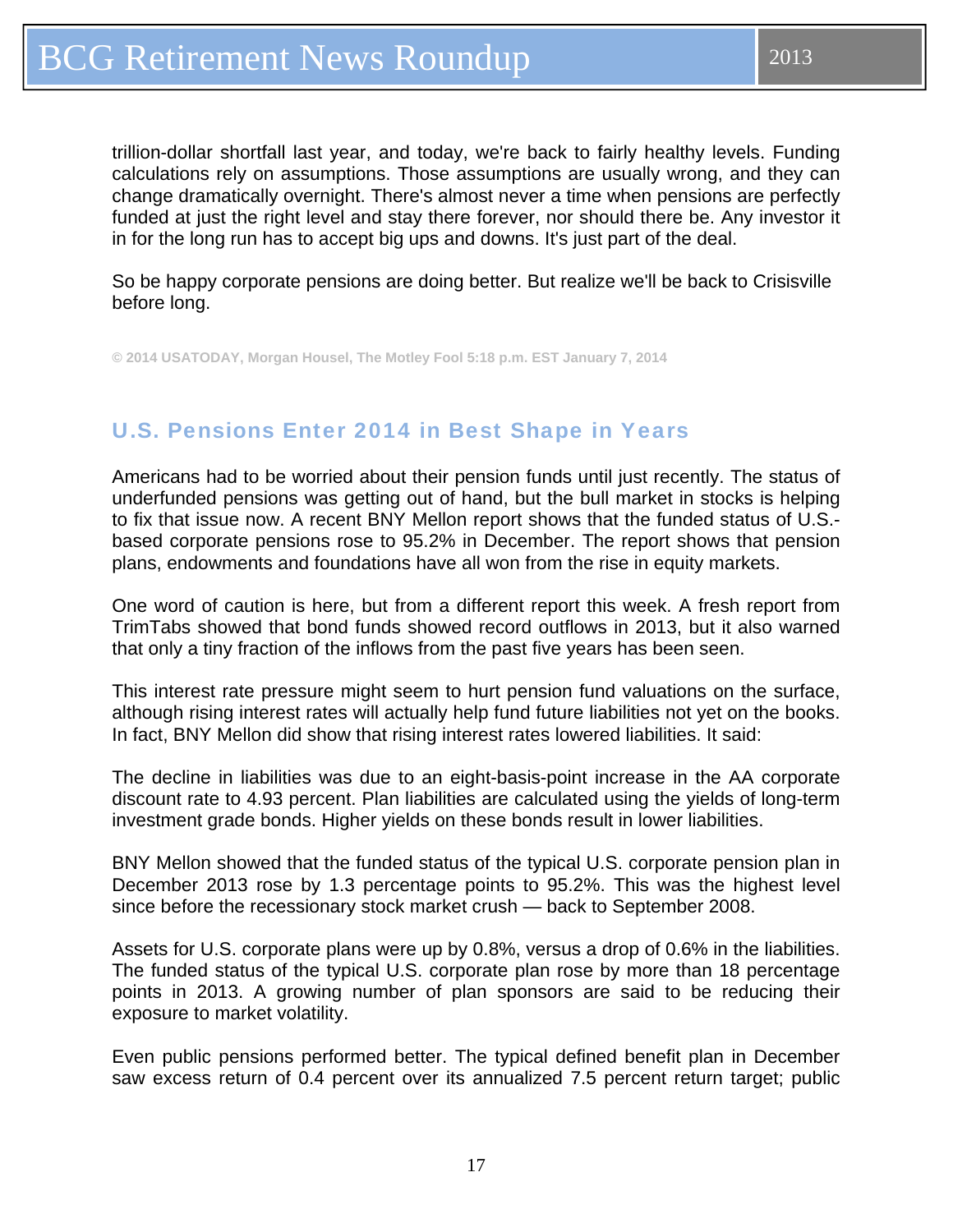<span id="page-17-0"></span>plan assets must earn at least 0.6% each month to keep pace with the 7.5% annual target.

BNY Mellon Investment Management claims some \$1.5 trillion in assets under management. It has a keen insight on pension and endowment asset management trends.

**© Copyright 2014 AOL Inc. All Rights Reserved by 24/7 Wall St. Jan 8th 2014 10:00AM** 

# Higher Discount Rates Will Help 2013 Pension Disclosures and 2014 Expense

The final results are in and pension plan sponsors should be pleased with final year-end discount rates – at least compared to the FY2012 rates. Using the Citigroup Pension Liability Index (CPLI) and Citigroup Pension Discount Curve (CPDC) as proxies, pension accounting discount rates are up by about 90 basis points this year.

This is great news for pension plan sponsors. The higher discount rates will have a very beneficial effect on pension liabilities. This in turn will affect both the year-end funded status of the plan and also the 2014 pension expense calculation. Analysis

In the chart below we compare the CPDC at four different measurement dates (12/31 2010 to 2013). We also highlight the CPLI at each measurement date. The CPLI can be thought of as the average discount rate produced by the curve for an average pension plan.



The orange arrows in the chart highlight the trend in yield curve movement and show how rates have increased at almost all points along the spectrum since 2012. This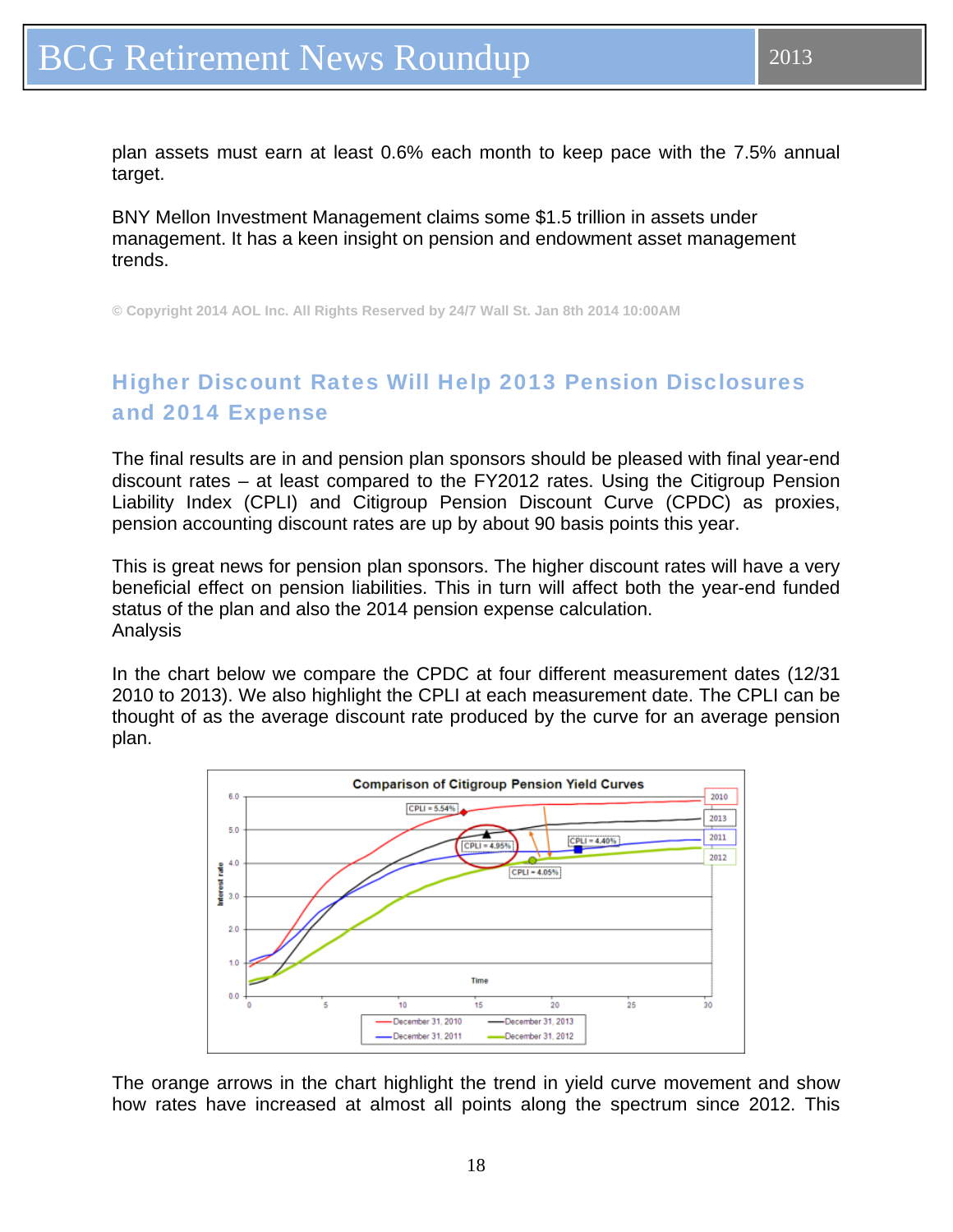means that pretty much all plans, even closed/frozen plans with shorter durations, should experience the benefit of higher discount rates.

Net Effect on Balance Sheet Liability

Many plans also had strong investment returns during the year. Depending on the starting funded status, the change in pension liabilities and assets can have a leveraging effect on the reported net balance sheet asset/liability.

Below is a simplified illustration for a plan that was 70% funded on 12/31/2012 and we assume a 10% decrease in pension liability during 2013. We then compare the funded status results under two asset scenarios: (1) Assets 5% higher than 12/31/2012 and (2) Assets 15% higher than 12/31/2012.

| <b>Illustration of Change in Balance Sheet Liability</b> |              |                              |                                    |  |  |
|----------------------------------------------------------|--------------|------------------------------|------------------------------------|--|--|
|                                                          |              | <b>Liabilities 10% Lower</b> |                                    |  |  |
|                                                          |              |                              | Assets 5% Higher Assets 15% Higher |  |  |
|                                                          | 12/31/2012   | 12/31/2013                   | 12/31/2013                         |  |  |
| <b>Pension Assets</b>                                    | 70,000,000   | 73,500,000                   | 80,500,000                         |  |  |
| <b>Pension Liability</b>                                 | 100,000,000  | 90,000,000                   | 90,000,000                         |  |  |
| <b>Balance Sheet (Liability)/Asset</b>                   | (30,000,000) | (16, 500, 000)               | (9,500,000)                        |  |  |
| <b>Funded Percent</b>                                    | 70.0%        | 81.7%                        | 89.4%                              |  |  |
| <b>Change in Net (Liability)/Asset</b>                   |              | $-45.0%$                     | $-68.3%$                           |  |  |

In both cases, the funded status of the plan improves measurably. There's also a magnified decrease in the unfunded balance sheet liability because it's such a leveraged result. This amount decreases by 45% and 68%, respectively, in the two sample scenarios.

### **Conclusions**

So, what should plan sponsors be considering over the next few months as we approach year-end? Here are a few ideas.

- Now maybe a good time to consider strategies that lock-in some of this year's investment gains. These could include exploring an LDI strategy to more closely align plan assets and liabilities. Or, offering a lump sum payout window for terminated vested participants early in 2014.
- Additional plan funding (above the IRS minimum requirements) may be appealing in 2014. Not only will it increase the plan's funded status, but it will also help lower your pension plan's PBGC variable rate premiums. These are scheduled to increase significantly starting in 2015 as a result of the Bipartisan Budget Act of 2013.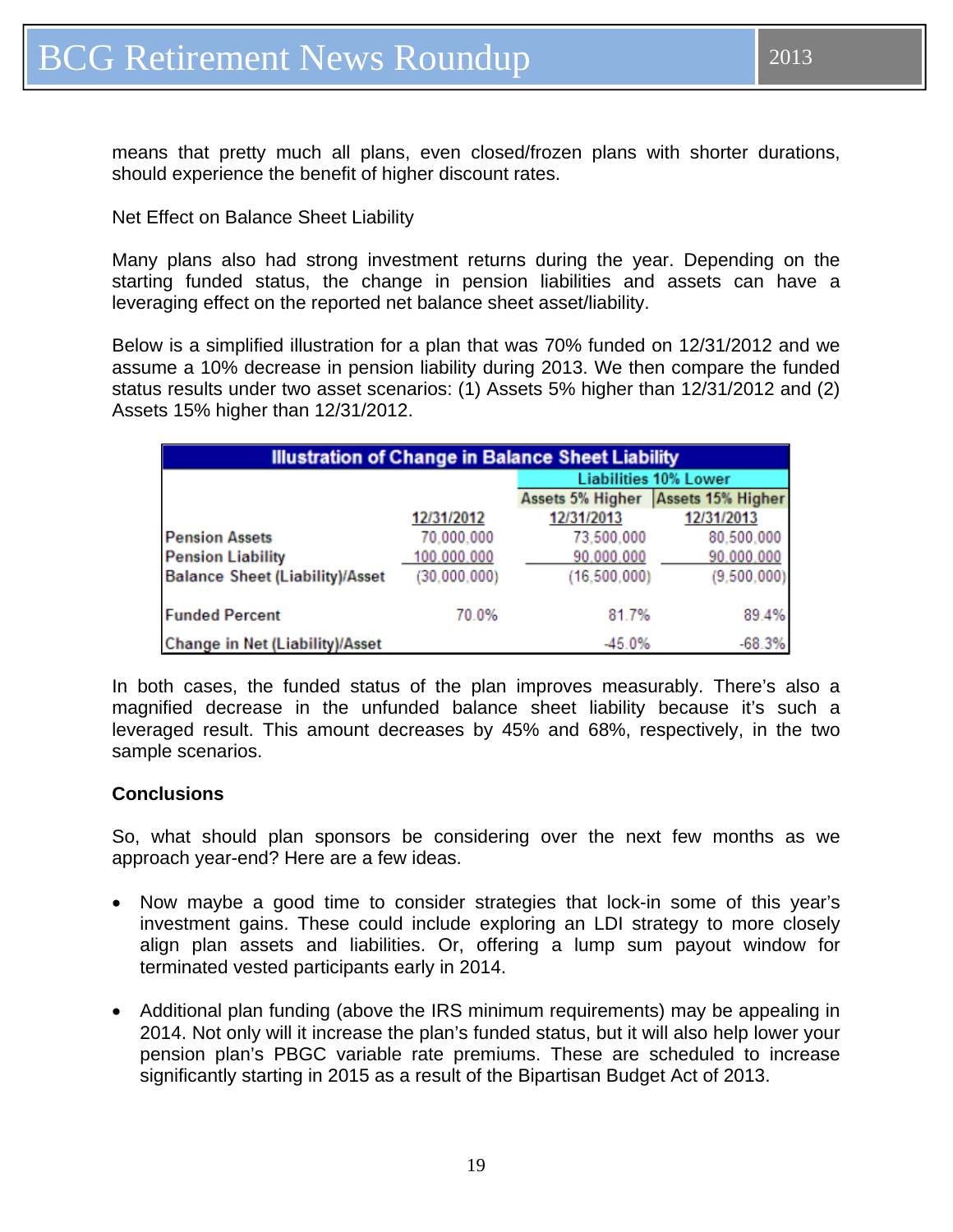- <span id="page-19-0"></span> Your plan's specific cash flows could have an enormous impact on how much the drop in discount rates affects your pension liability. If you've just used the CPLI in the past, it's worth looking at modeling your own projected cash flows with the CPDC or an alternative index or yield curve to see how it stacks up.
- Even though increased discount rates tend to lower the present value of pension liabilities, your plan may still have an overall liability increase. This could result from active participants continuing to accrue new benefits in the plan, or from the fact that benefits will have one fewer year of interest discount at 12/31/2013 compared to 12/31/2012.

**© 2011 Northern Consulting Actuaries, Inc. dba Van Iwaarden Associates.**

# Investment selection and monitoring—It's not monkey business

From time to time, a story will appear in the press describing a stock-picking contest that pits monkeys throwing darts at a newspaper's financial pages against expert money managers. This stems from a line in Burton Malkiel's book A Random Walk Down Wall Street, in which he stated " . . . a blindfolded monkey throwing darts at a newspaper's financial pages could select a portfolio that would do just as well as one carefully selected by experts." The results of these contests have varied over the years (with the monkeys often doing remarkably well).

Regardless of how well the monkeys perform, that process is not likely to satisfy ERISA guidelines for selecting and monitoring a plan's investments, which is fiduciary best practice No. 2. I previously discussed the importance of having a well-designed and efficiently functioning retirement plan committee and documenting the committee's actions (also known as Fiduciary best practice No. 1).

Selecting and monitoring the plan's investments is a vital part of the committee's responsibilities, and when performing this function it's important for committee members to remember that under ERISA, plan fiduciaries are held to a very high standard, sometimes referred to as the "prudent expert" rule.

So what's a committee to do?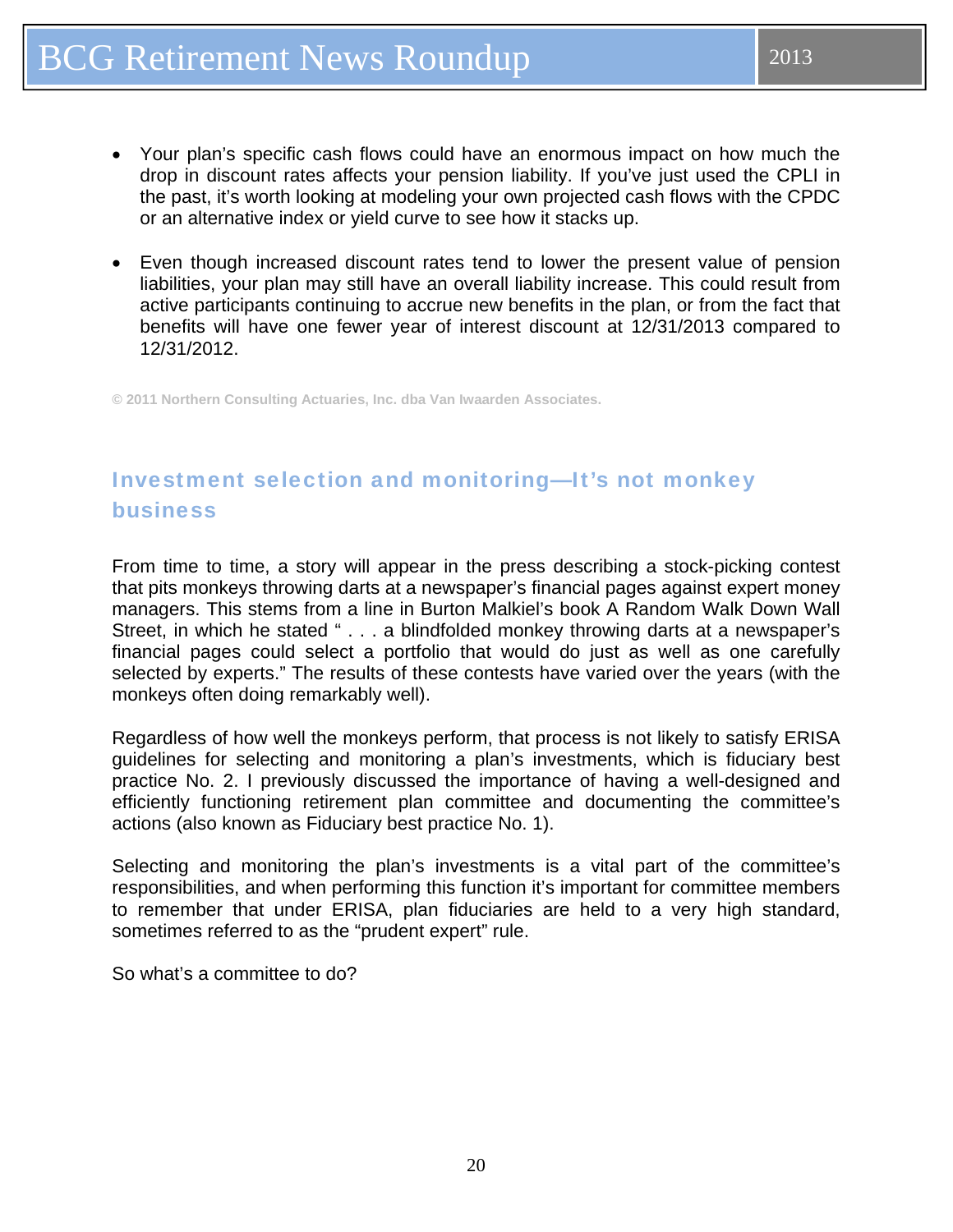Put away your darts and ask yourself the following two questions:

- 1. Do I and my fellow committee members have the necessary experience and expertise to evaluate the available universe of investments, and then select and monitor the performance of a well-diversified lineup of investment options for our company's retirement plan?
- 2. 2.Given all of our other corporate duties and responsibilities, can I and my fellow committee members devote the time that's necessary to prudently perform this function?

If the answer to both questions is "yes," then you should be in good shape to proceed. As you do so, remember to engage in a prudent, deliberative process and to carefully document that process and the committee's decisions.

If you're unable to answer both questions with a resounding "yes," take heart—you may still be able to carefully perform this vital function with just a little help from your friends. For example, we'll provide periodic market and economic updates and detailed fund performance analyses from the experts in our Portfolio Review Department for investment committees when needed. Many committees can leverage this great information to make informed decisions regarding their plan's investment lineup without any further outside intervention.

If the answer to either or both of these questions is a definite "no," then the committee could consider retaining the services of a qualified expert to assist them. Depending upon the committee's level of expertise and time available to devote to the investment process, this hired hand could be anyone from a nonfiduciary investment consultant to a fiduciary investment manager. For more information on this, I recommend that you read the commentary entitled "Mitigating fiduciary liability for defined contribution plan investment decisions," which is available on our Institutional website.

Another very important step the committee should take is to adopt an investment policy statement (IPS) with a clearly defined purpose, objectives, and measures of success. The IPS should set forth the plan's investment strategy and describe the performance measures that will be used, how often the performance will be reviewed, and the parameters that will be followed in deciding if and when a particular investment or manager should be eliminated or replaced.

This is not a "set it and forget it" proposition. The IPS should be reviewed periodically to make sure that it continues to reflect the best thinking of the plan committee, and the committee members should make sure that they're following the guidelines that the IPS provides. Not following an IPS or not updating it when needed can have serious consequences. For example, over the past several years, there have been more than three dozen class action lawsuits filed against plan fiduciaries claiming that they caused the plan to pay excessive fees. One of these cases, which has been fully adjudicated at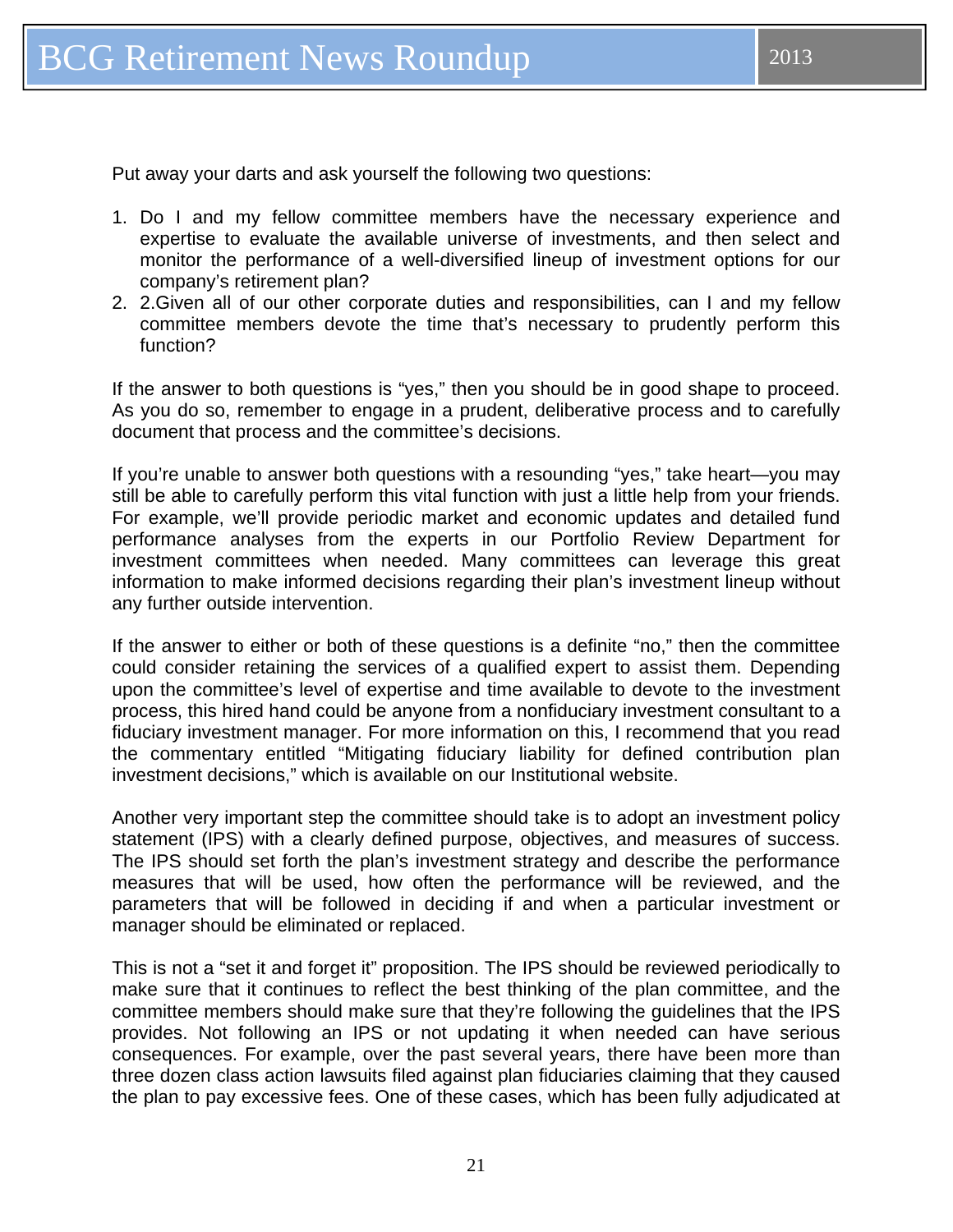<span id="page-21-0"></span>the federal district court level, provides a sobering example of what can happen when a committee doesn't follow their IPS. In that case, the plan fiduciaries did adopt an IPS. However, they failed to follow its provisions in several key areas, including: the process and criteria to use for selecting investments; and the procedures to follow in deciding if and when to replace an investment. Because of these failures, and others, the judge decided that the fiduciaries had caused the plan to pay excessive fees, and the court found the defendants liable for millions in damages. This case is currently being appealed, but should make every ERISA fiduciary sit up and take notice.

Finally, when selecting the investment lineup for your plan, it's important to note that plan fiduciaries are not expected to hit a bull's-eye with every choice. Rather, we've learned from the courts that the committee must be able to demonstrate that a prudent, deliberative process was followed in making the investment selections, and that those investments were regularly monitored to ensure that they continued to fit with the plan's investment strategy and performance measures as outlined in the IPS.

The selection and monitoring of the plan's investments is an important responsibility borne by all investment committee members, but it's one that can be properly managed if the committee has the necessary experience and expertise and devotes sufficient time to the process. For those requiring help with this process, you can get that monkey off your back (at least partially) by hiring a qualified investment professional.

And, remember, whichever course you follow, create a record of prudent fiduciary behavior by documenting what you do.

Note:

All investing is subject to risk, including the possible loss of the money you invest.

**© 2013-2014 The Vanguard Group, Inc. All rights reserved. Vanguard Marketing Corp., Distrib.**

### Bonds Captivate \$16 Trillion of Pensions

Bond buyers stung by the first losses in more than a decade can look to pension funds from companies such as Ford Motor Co. (F) for a measure of redemption.

Ford's \$64 billion pension is piling into bonds to reduce risk and lock in higher interest rates after a surge in yields and the biggest stock gain since 1997 sliced its funding shortfall by about half. The second-largest American automaker, which boosted debt investments to about 70 percent of its U.S. plan assets last year from 55 percent in 2012, is now looking to boost that allocation to 80 percent.

"Companies are now getting on the bandwagon," Ford Treasurer Neil Schloss said in a Jan. 9 telephone interview from the company's headquarters in Dearborn, Michigan.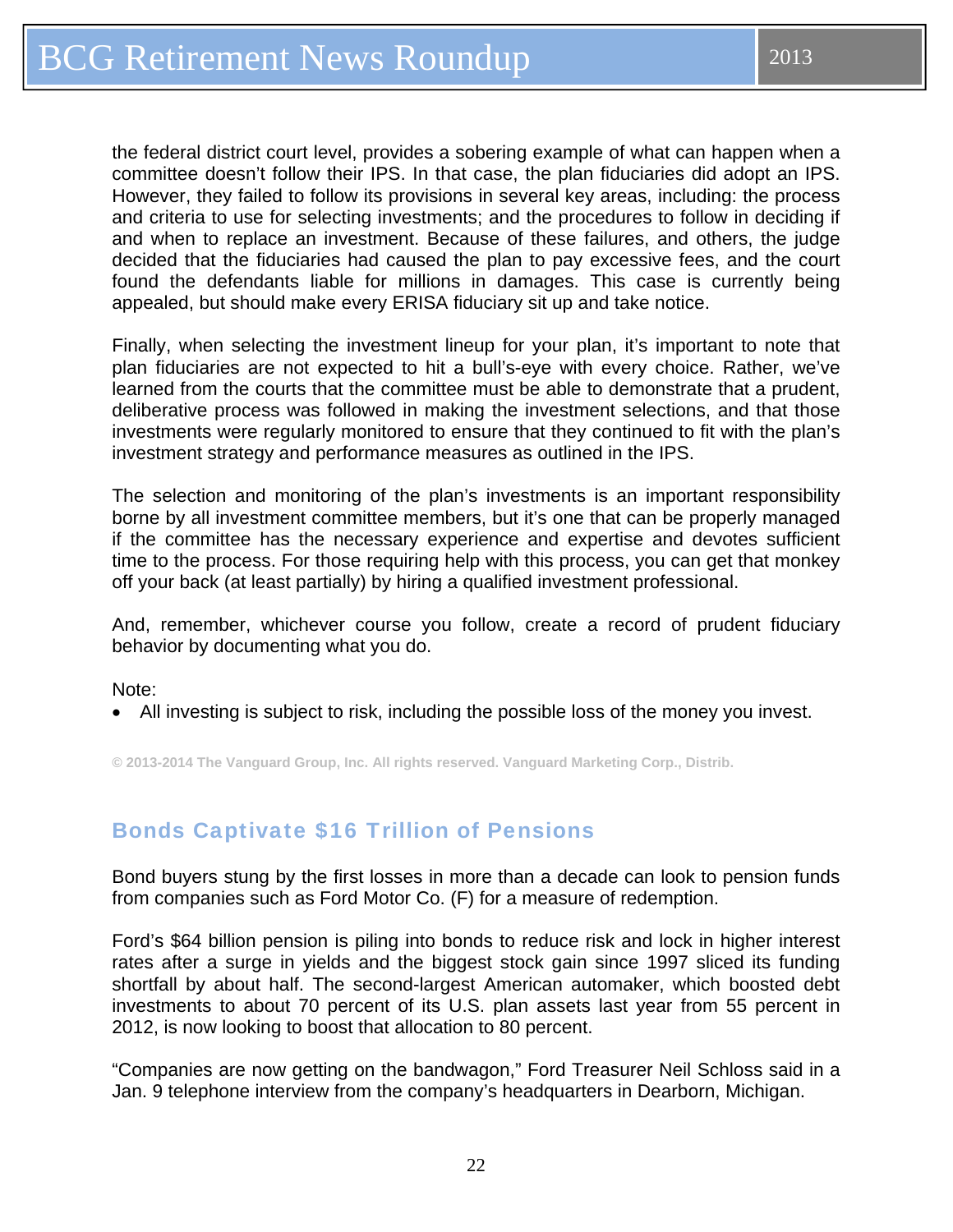U.S. pensions, which control \$16 trillion, shifted out of equities and into bonds in the third quarter at the fastest rate since 2008, data compiled by the Federal Reserve show. The plans were more willing to own stocks after the Fed dropped its target interest rate close to zero and pushed down yields to record lows with its bond buying to support the U.S. economy crippled by the financial crisis.

After the 30 percent rally in the Standard & Poor's 500 Index brought the biggest corporate pensions on the verge of closing shortfalls for the first time since before the crisis, they're now pouring back into fixed-income assets to lower risk as the Fed's move to taper stimulus causes yields to rise.

### Pension Demand

Renewed pension demand may help temper further losses in bonds after debt securities from Treasuries to corporate debentures and emerging-market government notes fell an average of 0.31 percent last year in the first decline since 1999, index data compiled by Bank of America Merrill Lynch show.

Yields on benchmark 10-year Treasuries surged to 3.05 percent this month, the highest since July 2011 and more than double the record low of 1.38 percent set July 2012. The yield fell to 2.84 percent, a three-week low on an intra-day basis, at 12:24 p.m. in New York.

The selloff pushed up yields on the longest-maturing investment-grade company bonds, which pensions buy to fund future liabilities, by 0.82 percentage point last year to 5.33 percent. The annual increase was the first in five years and left yields at the highest level on a year-end basis since 2010.

"It's a very large source of demand" from the pension funds, Jeffrey Gundlach, chief executive officer of DoubleLine Capital LP, which manages \$49 billion, said in a telephone interview from Los Angeles. "It puts a ceiling on interest rates, particularly corporate bond rates."

#### Future Payouts

The cost of future payments to retirees is determined by an estimated interest rate based on corporate bond yields, known as the discount rate. As that rate rises, pension liabilities decrease, and vice versa.

Coupled with the surge in equities that bolstered plan assets, the 100 biggest U.S. corporate pensions narrowed their deficits by a net \$319 billion, according to Milliman Inc., a pension advisory firm based in Seattle. The improvement was the biggest since Milliman began releasing the data 13 years ago.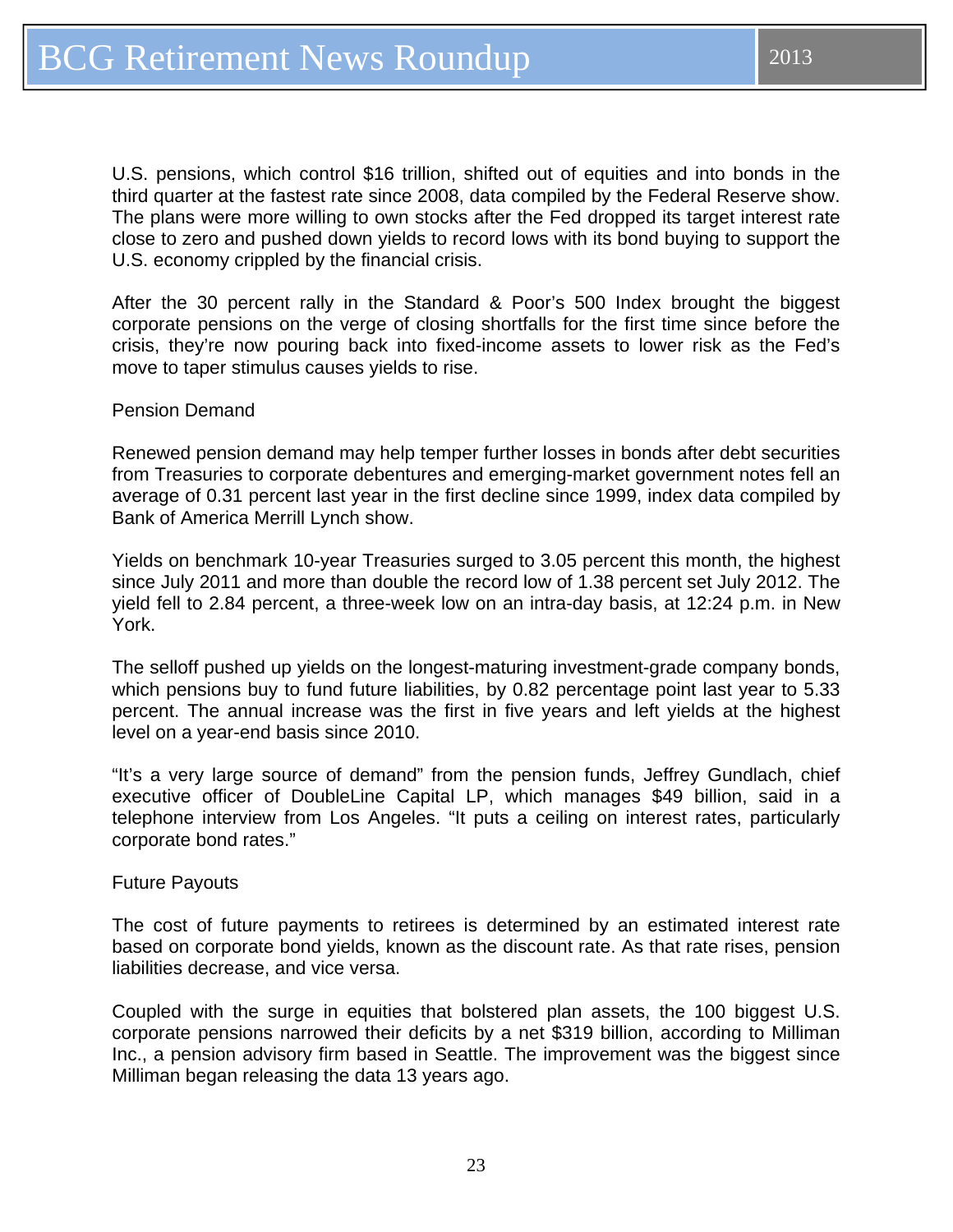The plans are now 95 percent funded, the highest since 2008. Funding fell as low as 77 percent in 2012 as stocks had yet to fully recover from the financial crisis and the Fed's stimulus caused bond yields to plunge.

The deficit for Ford's pension, which risked forcing the carmaker to seek a federal bailout in 2009, has plummeted to about \$10 billion from \$18.7 billion at the end of 2012. Ford's shortfall also declined as increasing earnings helped the carmaker to make more cash contributions to its pension.

#### Risk Off

As companies close those gaps, more of their plans are buying bonds, which allows them to match liabilities and eliminate the risk of potential deficits.

"They're taking more equity risk off the table" with fixed-income securities as their funding status improves, Zorast Wadia, an analyst at Milliman, said in a telephone interview. "Pension plans don't want to give back the gains that essentially took over five years to accumulate."

Public and private pension funds in the U.S. added \$117 billion of debt securities in the three months ended in September on an annualized basis and sold \$135 billion of equities, according to Fed data released on Dec. 9.

The disparity was the greatest since 2008 when comparing third-quarter data on an annual basis.

About 70 percent of companies with defined-benefit plans, or those that provide workers with retirement income based on employment length or salary level, may increase their share of long-term debt securities and other rate-sensitive investments by 2015, based on a November report by Towers Watson, a New York-based pension advisory firm.

#### Dumping Stocks

Ryder System Inc. (R), the U.S. truck-leasing company, is increasing the debt allocation in its \$1.6 billion pension to about 45 percent this year from about 30 percent, Treasurer Dan Susik said in a Jan. 9 telephone interview.

"This is continuing to play out," said Mark Ruloff, director of asset allocation at Towers Watson. "They didn't switch it all in one day, so it's going to get spread into the next year and perhaps the next couple of years."

Higher rates helped lower pension expenses at St. Paul, Minnesota-based 3M Co. (MMM), which sells products as varied as Scotch tape and dental braces, to as low as \$100 million from \$534 million in 2012, the company said last month.

After suffering its worst pension deficit in nine years in 2011, 3M's funding status has improved to 93 percent.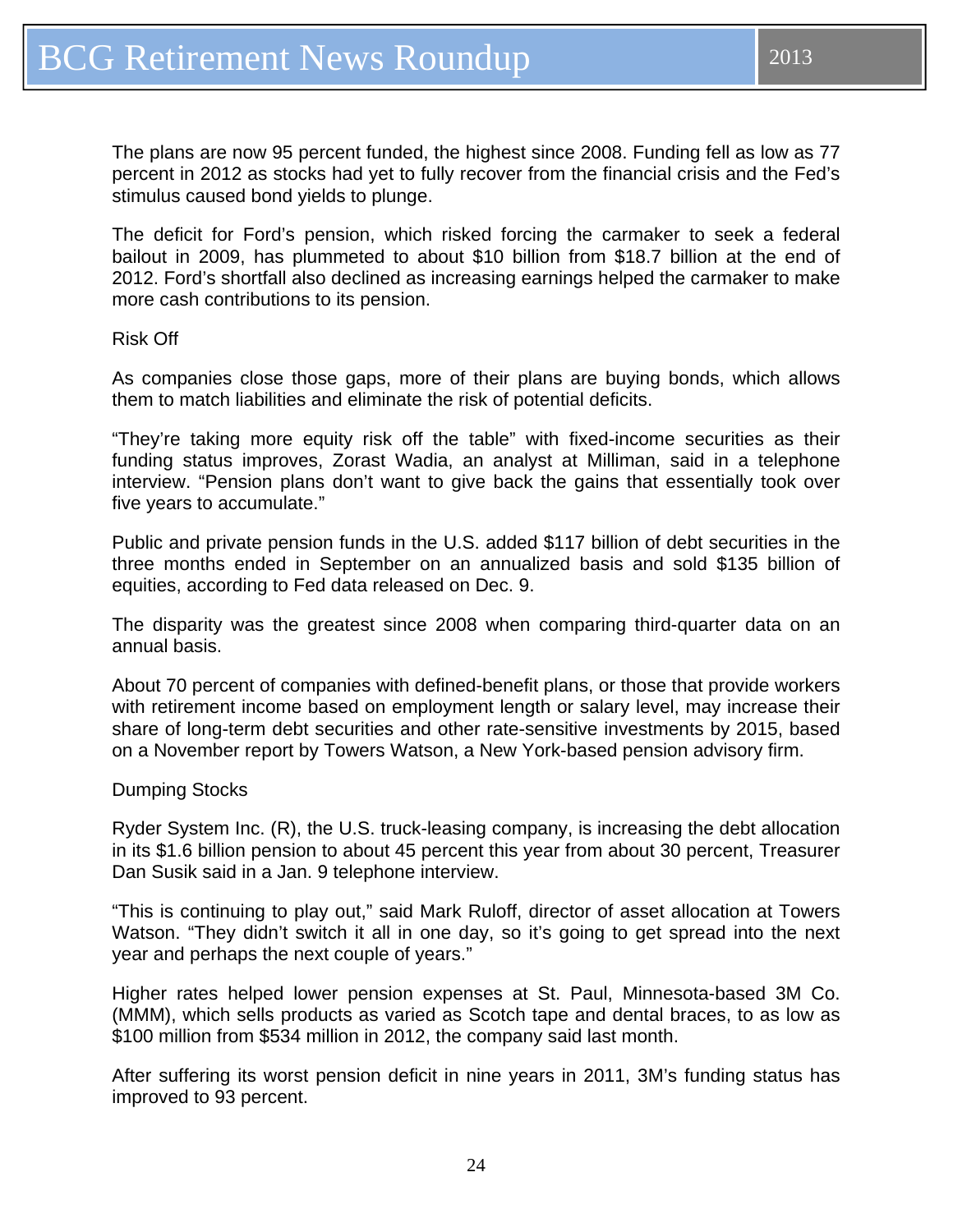### Piling In

Deutsche Bank AG forecasts that pensions will sell about \$150 billion in equities this year to buy corporate bonds due in 10 years or more. The debt outperformed notes with the shortest maturities last quarter by the most in a year, with the longest-dated bonds returning an extra 1.6 percentage points.

Bank of America, which predicted that investors would start abandoning bonds for stocks last year in what the Charlotte, North Carolina-based bank dubbed the "Great Rotation," now anticipates investment-grade corporate bonds will return 1.6 percent this year, double its projection in January.

The advance would help restore last year's 1.5 percent loss, the first decline since 2008, based on the Bank of America Merrill Lynch U.S. Corporate Bond Index. Yields have risen as the Fed pares its monthly debt purchases starting in January to \$75 billion from \$85 billion.

The central bank will cut buying by \$10 billion in each of the next six meetings before ending its stimulus in December at the latest, according to the median forecasts of 42 economists surveyed by Bloomberg on Jan. 10.

#### Most Expensive

Equities are also the most expensive versus Treasuries since 2011. The earnings yield for S&P 500 companies, measured by profits as a percentage of the index's price, was 2.9 percentage points higher than the yield for 10-year government notes, the smallest premium since March 2011.

"You're going to see a significant shift" from pensions into bonds, Rick Rieder, the cohead for Americas fixed income at BlackRock Inc. (BLK), which manages \$3.86 trillion, said in an interview at Bloomberg's headquarters in New York. "It makes a ton of sense. Now that they're funded, they can buy long-dated bonds" to lock in gains from their equity stakes.

With the longest-dated investment-grade notes already yielding the least relative to U.S. government debt since 2007, pension demand alone won't be enough to keep bonds from falling out of favor, according to Marc Pinto, the head of corporate-bond strategy at Susquehanna International Group LLP.

#### Highest Rated

The 1.6 percent return that Bank of America forecasts for notes issued by the highestrated companies this year wouldn't even be enough to compensate for a 1.7 percent increase in U.S. living costs that economists estimate in a Bloomberg survey. In 2012, investment-grade bonds surged 10 percent.